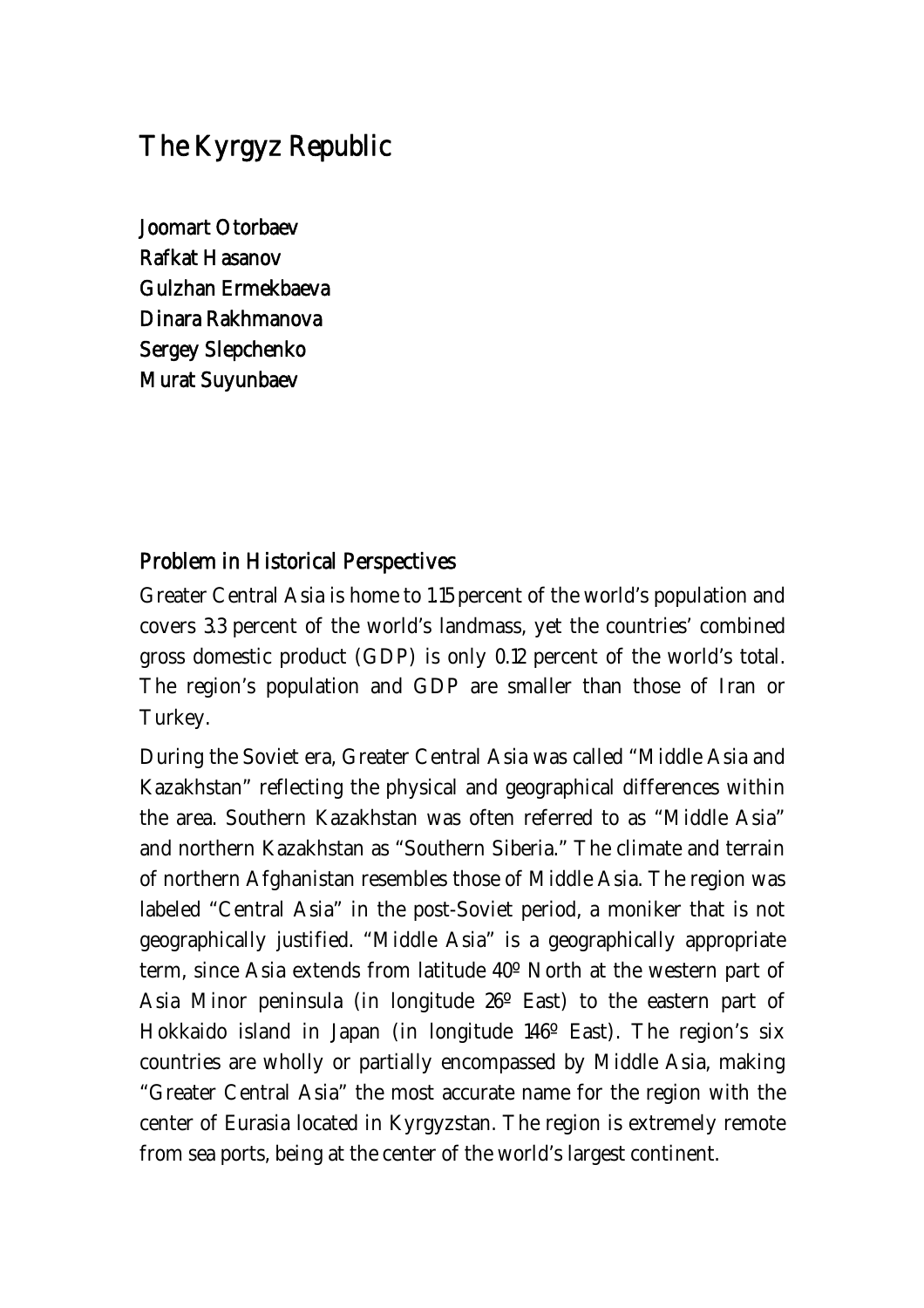The difficulty of accessing world markets and trade protectionism in other countries will likely cause Greater Central Asia to trend toward centripetal trade relations. While this tendency is curtailed by the high quantity and low cost of raw minerals in regional markets, the region is inclined toward running a trade deficit due to low commodity saturation shaped by geopolitical factors, and by the fact that its export goods are largely uncompetitive in world markets. Greater Central Asia remains the weakest link within the transcontinental system of cooperation.

The development of trade across Greater Central Asia is hindered by:

- o Formidable physical barriers, such as mountains and deserts, and lack of access to sea and river ports.
- o Problematic or unstable political regimes and instability that create geopolitical barriers.
- o Transport barriers created by poor ground-based transportation and pipeline infrastructures, and a lack of goods that can be shipped by air.
- o Inconsistent customs, trade, tax, tariff and non-tariff regimes throughout the region that block free trade.
- o Increasing bureaucratic impediments, which have now become the principal barriers to integration and trade.

These physical and political obstacles impede the development of trade and threaten regional economic growth and stability. They can be overcome only through joint effort and assistance from donor countries.

# Geographical and Physical Characteristics

Greater Central Asia's primary physical characteristics are its central location within the globe's largest continent and its remoteness to countries with developed market economies. The Kyzylkum, Aralkum, and Moyun-Kum deserts are located in the center of Greater Central Asia, inhibiting relations between the region's states. The eastern and southern borders follow mountain ranges that inhibit the region's relations with neighboring countries. Kyrgyzstan, Afghanistan and Tajikistan are particularly mountainous; Uzbekistan, Kazakhstan and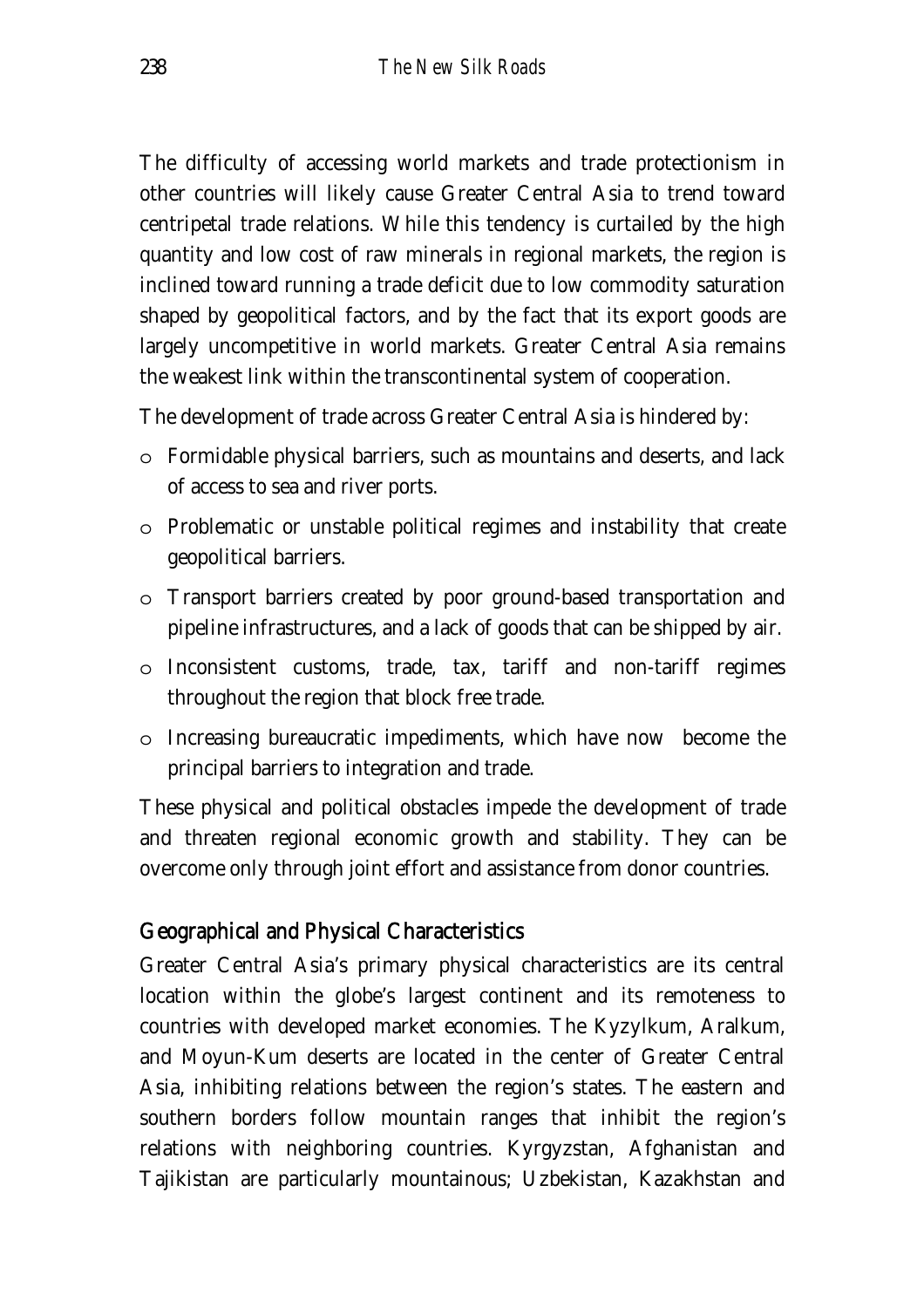Turkmenistan are less so. The region is open only to the north, i.e towards the Arctic Ocean.

Greater Central Asia is extremely arid, due to the surrounding mountains and its distance from oceans. The region is open to masses of cold air from the Arctic Ocean and its mountain ranges block weather systems, such as monsoons, that originate in the Indian Ocean. The result is a harsh, dry climate. The sharp variation in altitudes contributes to the marked contrast among local climates in the region. At high altitudes the climate is arctic and sub-arctic; in the deserts, summer temperatures can reach 50ºC in the shade and 70ºC in direct sunlight. During the winter, the temperature in high, mountainous regions can dip to -60ºC. Such extreme minimum and maximum temperatures can be found in only a few of the world's regions.

The mountainous areas are hemmed by deserts, and the lack of topsoil and summertime precipitation leads to low agricultural productivity. The wide variation in regional climate also contributes to agricultural problems. For example, Central Asian riverheads, the areas best supplied with water are topographically unsuitable for farming.

Mountain communities depend heavily on agriculture, with limited employment opportunities outside the agricultural sector. Farming yields are three to ten times lower than in other countries of the world. The efficiency of animal husbandry is also low. The regions' climatic extremes and low biological productivity have led to the widespread development of a nomadic way of life. Today, up to 20 percent of Afghanistan's population is nomadic or semi-nomadic.

Prior to the Soviet war in Afghanistan, the majority of its population practiced subsistence farming. Their integration with and even awareness of, the outside world was very low. Paradoxically, a generation of war introduced Afghanis to globalization, heightening their awareness of events outside the region via the modern infrastructure of military information, the Internet, foreign military instructors and military training camps in Pakistan and other countries. People became aware of modern living standards and began to earn money, allowing the pursuit of a modern lifestyle. But it is difficult to achieve this standard of living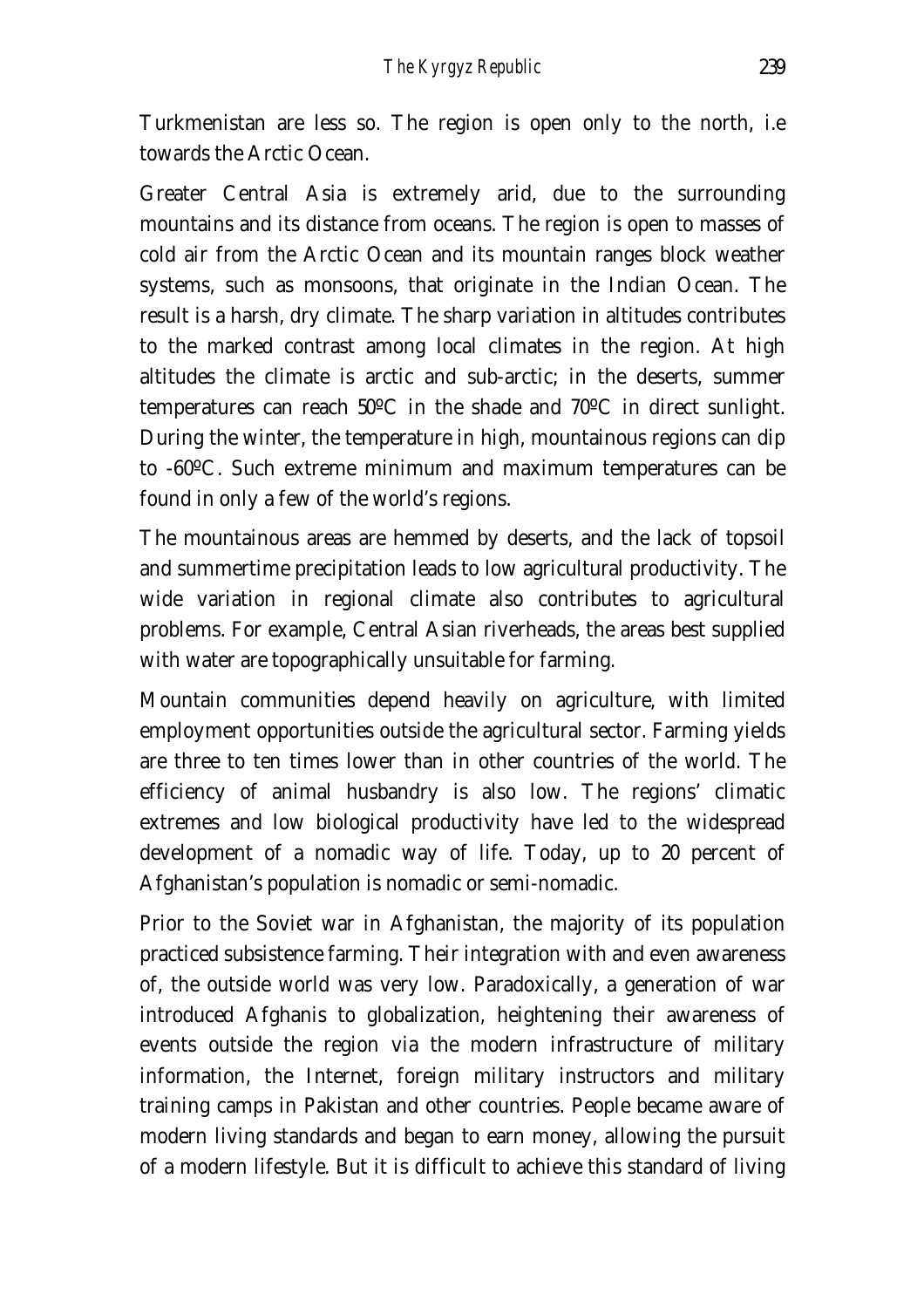while practicing traditional agriculture, especially under the region's harsh conditions.

Afghanistan cannot restore agriculture without increasing water diversion from the Amu Darya river. It is unavoidable that all further water resource management initiatives in the region will have to consider the potential demands of Afghanistan. The best way to meet future needs is to have all countries along the Amu Darya participate in negotiations to determine mutually appropriate solutions. The United States can assist in solving this issue by providing the requisite technical assistance.

Among the Greater Central Asian countries persists a myth about the richness of their mineral and other natural resources, and the benefits to be realized through their exploitation. The prevailing view is that these resources are in great demand abroad and that feeding this demand will enable the region's states to leap forward in economic development. In reality, the mountains indeed contain a variety of minerals, but not in great quantity.

Afghanistan, Tajikistan and Kyrgyzstan are small, landlocked, mountainous countries with weak resource bases. This creates difficulties for the maintenance of statehood and sovereignty. Countries that are 75 to 100 percent mountainous are usually poor and typically suffer from a range of associated problems. For instance, mountainous territories and peoples that have never attained sovereignty due to lack of resources include Tibet, Kurdistan and several nations in the Caucasus.

Arable land in mountainous regions is delimited by two lines of altitude: the snow line and a second line separating mountainous zones from deserts and alkaline soils. Only a narrow area, where soil moisture is liquid during the growing season, is suitable for efficient agricultural production. Thus, only about 7 percent of Kyrgyzstan's territory is farmed. The World Food Organization considers half of the Greater Central Asian countries—Afghanistan, Tajikistan, Uzbekistan—to be insufficiently nourished, although two-thirds of their populations work in agriculture.

The region's countries also have small populations and low labor productivity. Most people are trapped in a vicious cycle of poverty,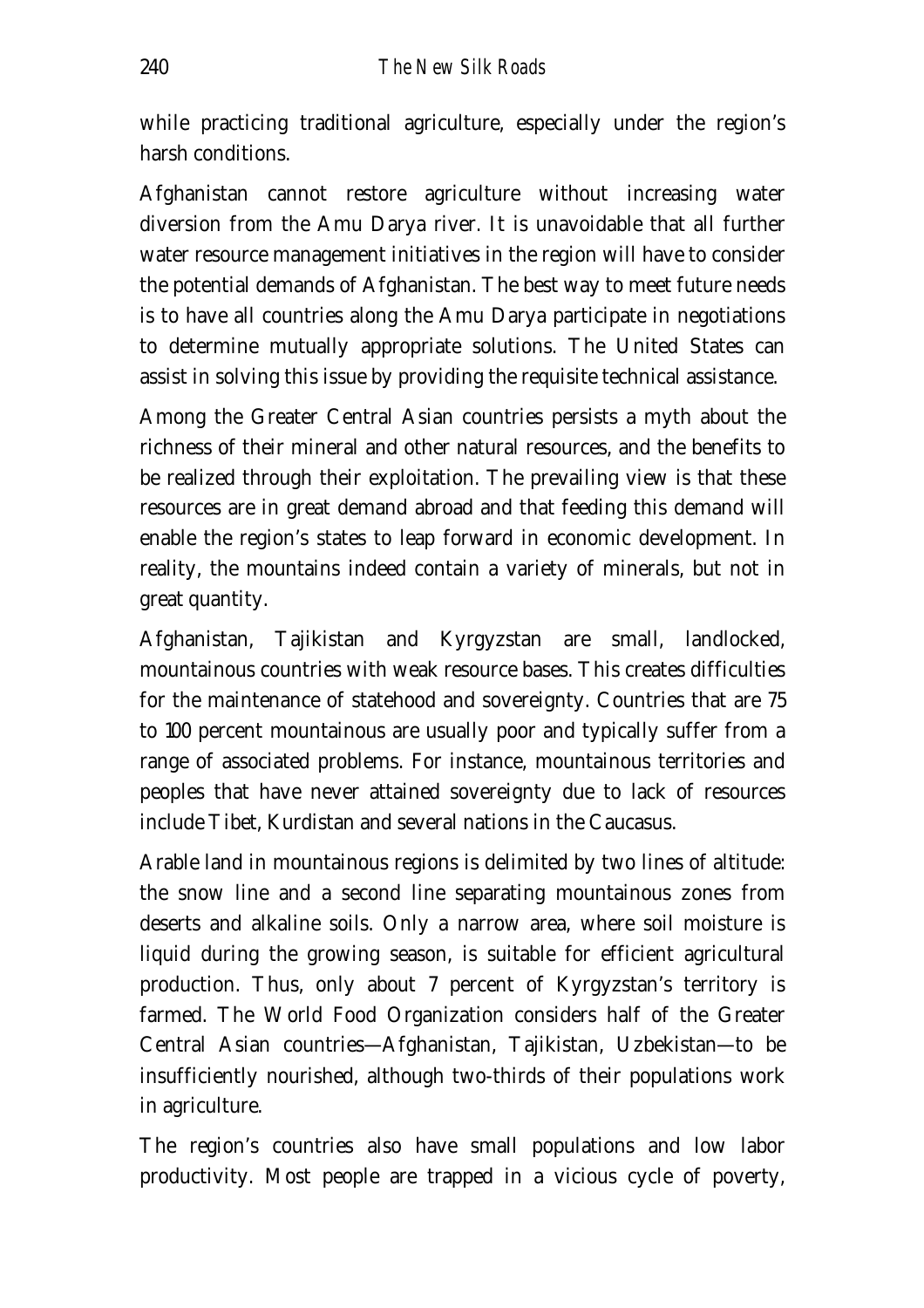intensifying social tensions that facilitate the development of extremist movements. The vicious circle of poverty is supplemented by a vicious cycle of safety: the threat posed by extremism and international terrorism decreases the region's ability to attract investment, creating yet another obstacle to social and economic development. Investment in the region is low due to lack of infrastructure, including roads to bring in equipment and materials, and ship out the goods produced.

Low economic density due to mountainous terrain reduces the value of infrastructure investments as well as broader economic investments. Mountains make development difficult by demanding greater capital and current investments, significantly increasing the cost of imported and exported goods.

International trade in Greater Central Asia requires transporting goods long distances through the neighboring countries, but the large number of mountain ranges and their exceptional height lead to a naturally low regional transit capacity. Large capital investments are required to overcome the transit resistance of the region's mountains, yet this investment is not locally available. It is difficult to build roads on mountainous terrain, and even more difficult to build tunnels through mountains. Transportation issues and climatic conditions are prime contributors to the economic underdevelopment of the region.

# Regional Geopolitical and Geo-economic Status

The U.S. State Department long grouped Kazakhstan, the five Central Asia republics and Russia into the Eurasian region, while Afghanistan was considered to be a part of Southwestern Asia. Only in 2006 did it move the five former Soviet states into a new Central and South Asia bureau. The U.S. Department of Defense has always considered these six countries to be one region. But regional integration is not a pre-requisite to being considered a region by political institutions moreover and military planning, with its reliance on air transport, considers different factors than the logic of economic integration, which emphasizes ground transport. And the possibility of conducting trade does not make integration necessary or inevitable. It is important to note that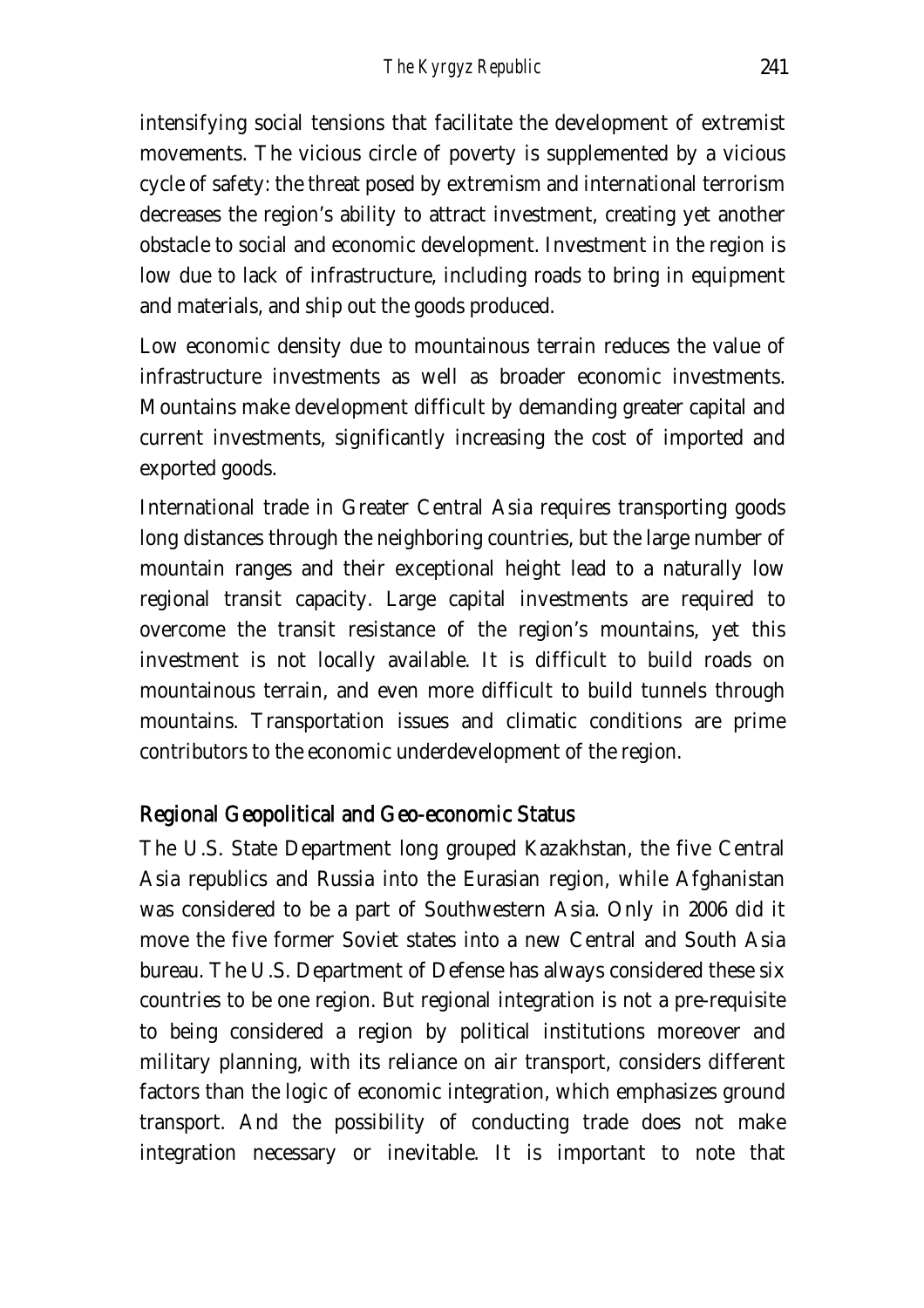international organizations working in the region do not have a coherent approach to the issue.

# The Interests of Greater Central Asia and its Neighbors

Pakistan is interested in developing transport communications to open a route to the southern part of the Commonwealth of Independent States (CIS), which could yield significant economic benefits. But conflicts in Afghanistan have prevented Pakistan from realizing this goal, and the increasing instability in the Pakistani province of Baluchistan could block access to Gwadar harbor. Friction with India and tense relations with Iran further complicate Pakistan's security situation.

Civil discord in Afghanistan has distracted the Pushtun people from reuniting with Pushtuns living in adjacent areas of Pakistan. Pushtuns constitute 14 percent of Pakistan's population and they do not recognize the border established by the Durand line; nor does Afghanistan with its large Pushtun population. The Pushtun's desire for their own nationstate could lead to a lengthy conflict between Pakistan and Afghanistan. Pakistan's protectionist policies have led Afghanistan to lean toward cooperation with its western neighbor, Iran.

Iran needs a regional market. Tehran's recent anti-Israel statements and the unresolved issues regarding Iran's nuclear program undermine its foreign policy positions. Nevertheless, Iran should be given an opportunity to find its place in implementing the Greater Central Asia (GCA) project. Iran is flanked by Iraq and Afghanistan; excluding it from the project would likely drive Tehran into a corner, with unpredictable consequences.

India fears that the spread of Islamism from Afghanistan to Central Asia could create a pro-Pakistani coalition of Islamic states. Such a coalition would threaten India's security interests.

Turkmenistan's position toward Afghanistan is primarily defined by its gas export interests. Its doctrine of positive neutrality does not allow for joining any integration unions.

Uzbekistan is keen on gaining access to the sea. However, after the events in Andijan and the subsequent chill in relations with the United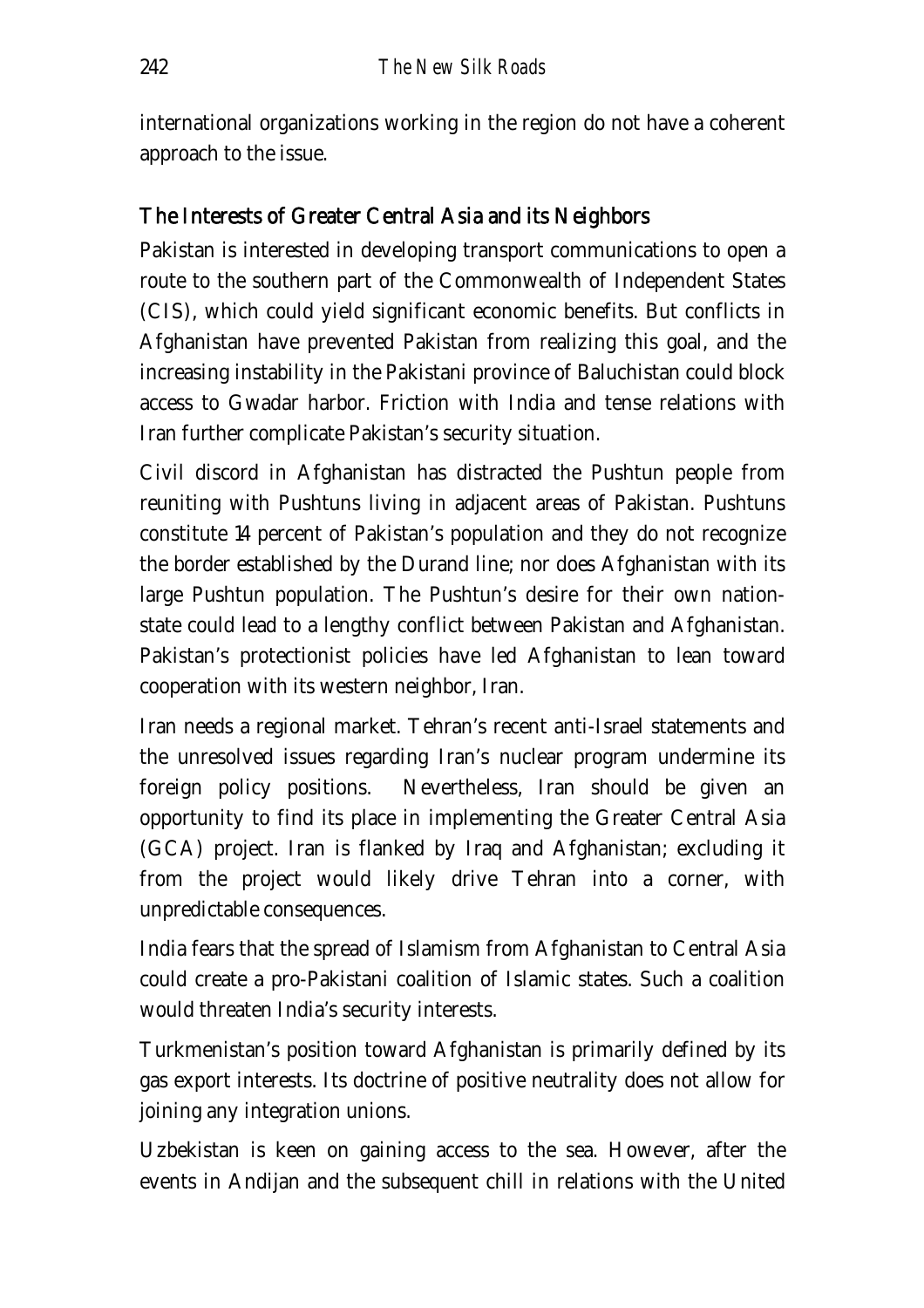States, Uzbekistan has become alert to any projects with purported "democratic" backing.

The gradually forming Kabul-Dushanbe-Moscow axis causes discontent in Tashkent, which has responded by forming a Pakistan-Uzbekistan axis. This partnership is supported by the economic rationale of building transport and communications between the two states through the territory of Afghanistan. The Tajik-Uzbek conflict seriously impacts regional stability.

Kazakhstan, along with Iran and Turkmenistan, is one of the region's largest hydrocarbons producers. Kazakhstan is the only country in Greater Central Asia that sent troops to support the current war in Iraq.

Kyrgyzstan is the only country that hosts both U.S. and Russian military bases. Kyrgyzstan and Kazakhstan are not members of 6+2 group formed under UN auspices in 1998, which includes the six countries bordering Afghanistan, Russia and the United States.

Russia is interested in maintaining a stable buffer area to limit the spread of Islamic extremism.

China is concerned about growing separatism and Islamism in the Xinjiang Uyghur Autonomous Region. China's rapid economic growth has boosted competition for natural resources, especially energy, throughout Central Asia. Goods from all over the world enter Greater Central Asia's markets, but these must cross several borders en route, making them expensive and unaffordable to most consumers. Chinese goods, which are competitive in U.S. and European markets, cross only one border and have almost no competition in Central Asian markets. China's involvement in the region is shaped in part by its interest in procuring energy assets, and is thus considered to be a serious competitor by other countries.

Regional integration processes will seek to consolidate local control over regional energy carriers and could limit economic links between Russia, China and Iran, and between these states and the other states in Central Asia. But if Russia, China, or Iran were to impede integration instead of facilitating it, prospects for success would be low.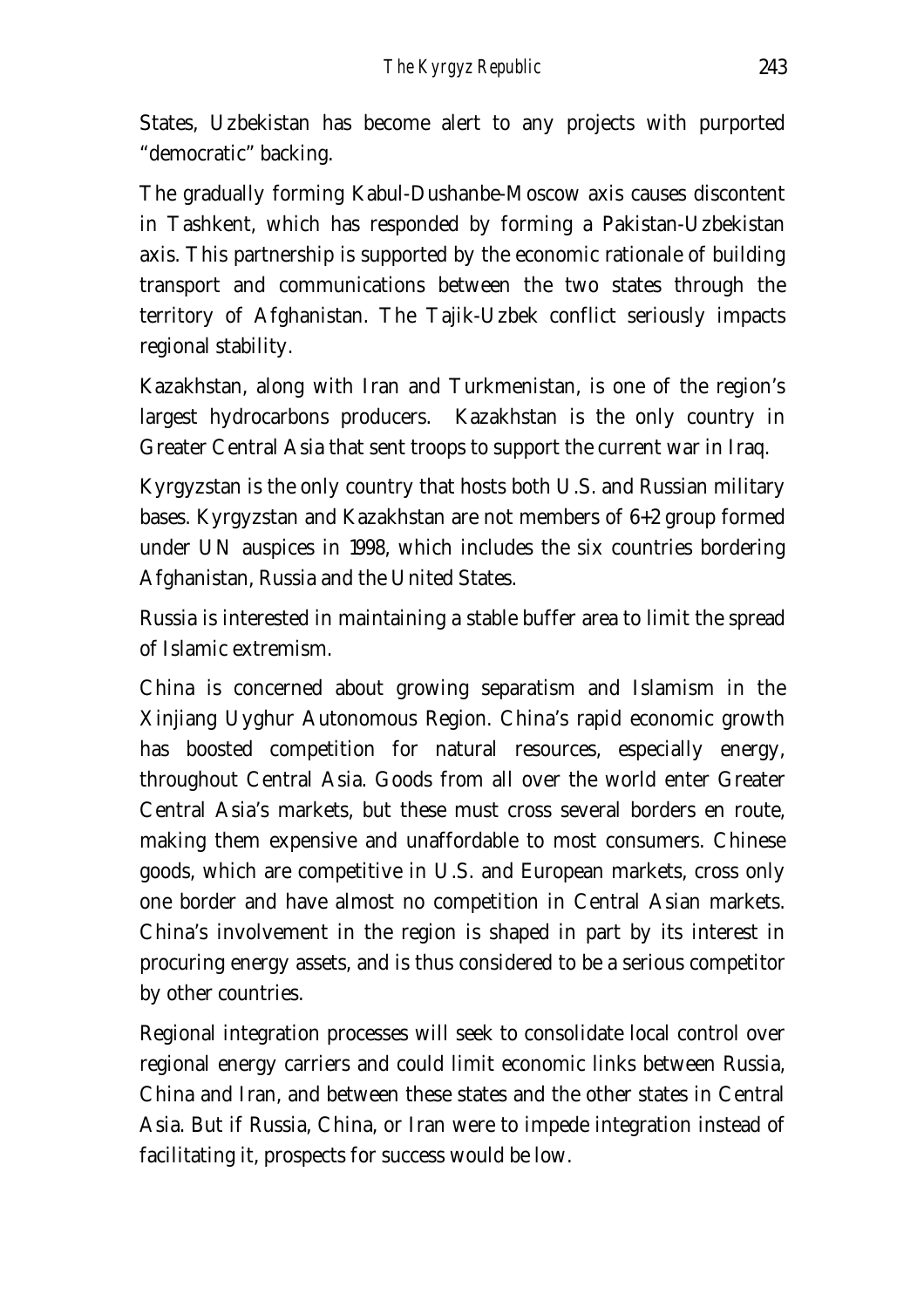The United States and other Western countries are concerned over possible political and social destabilization in Greater Central Asia. Destabilization would erode their influence and increase the spread of international terrorism, while strengthening Russia's position in the region. The West is keen on maintaining moderate Muslim regimes and developing economic relations within the region. Maximal economic involvement of European countries is highly important for the GCA project.

Central Asian security concerns could be addressed by the German initiative to create a "Group of Three" comprised of Russia, the United States and Germany as the European Union (EU) representative. The prospective group would work with the Organization for Security and Cooperation in Europe (OSCE) to develop measures aimed at stabilizing Kyrgyzstan and the surrounding region. Germany is a member of the anti-terrorist coalition and has an airbase at Termez in Uzbekistan.

# Regional Integration Processes

The prospects for Greater Central Asia integration are not strong, since the area lacks economic integration, which typically defines the integrity of a region. During the Soviet era, the volume of foreign trade within Greater Central Asia did not exceed 10 percent of the region's total aggregate goods turnover, and the absolute values of trade decreased. For example, Tajikistan's share of Kyrgyzstan's foreign trade is several times less that that of China and the United States.

But integration is possible after partner countries have reached a threshold level of economic density. Each country's economic activity will focus abroad only when domestic saturation has been reached. To determine the trajectory of economic development, Greater Central Asia's economic density is compared below with that of the EU, a successfully integrated union.

The economic density of Kyrgyzstan's territory is, on average, 102.2 times less than that of a small EU country, while Afghanistan's density is 1037 times less. Regional integration processes will be difficult to implement in an area with such low economic density.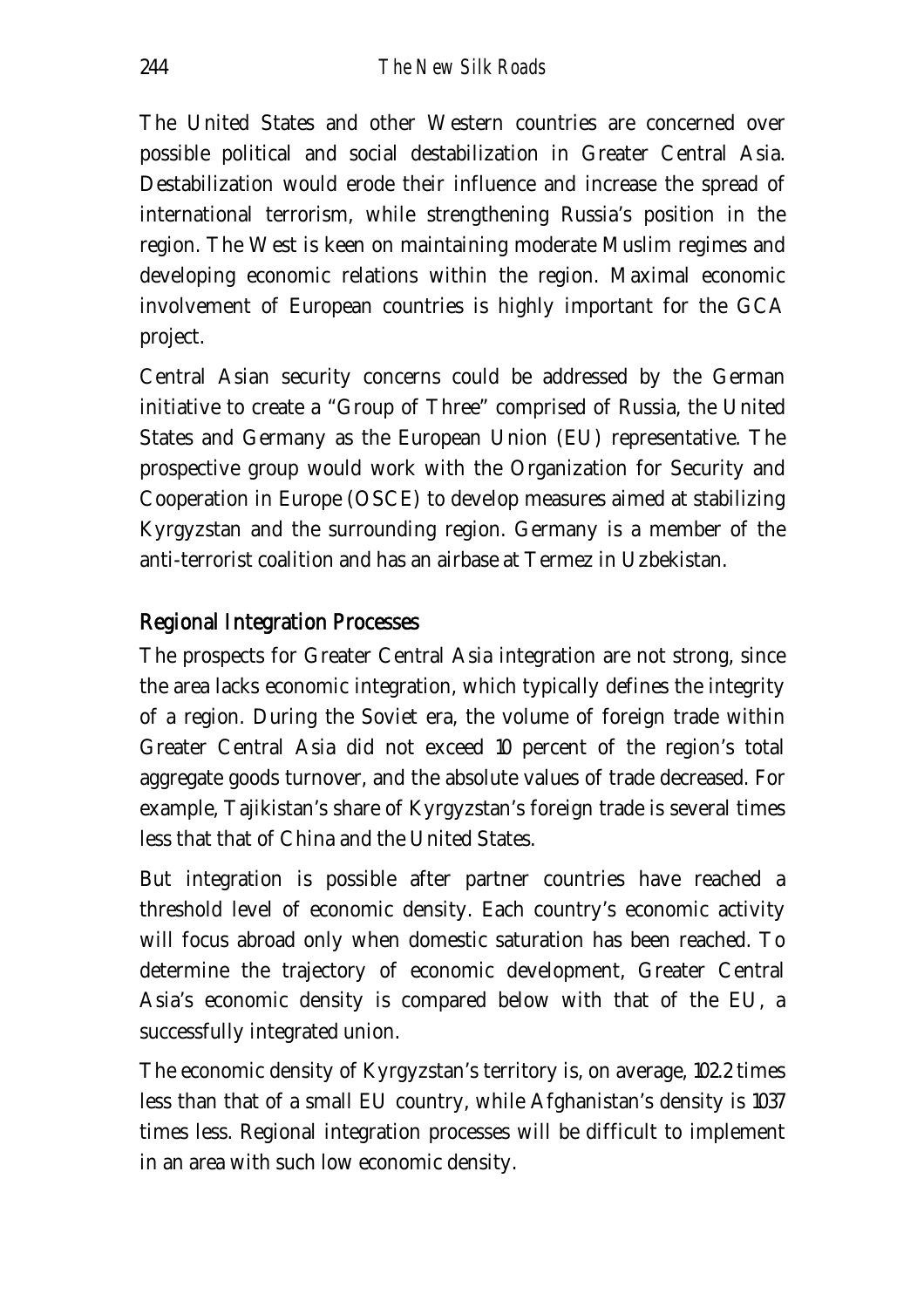| Country        | GDP, in billon |              | Economic density, |
|----------------|----------------|--------------|-------------------|
|                | USD on PPP*    | Area,        | GDP/S, in million |
|                | (2002)         | thousand km2 | USD/km2           |
| <b>Belgium</b> | 295.8          | 30.5         | 9.7               |
| The            | 432.8          | 40.8         | 10.6              |
| Netherlands    |                |              |                   |
| Portugal       | 182            | 92.0         | 1.98              |
| Switzerland    | 228            | 41.3         | 5.5               |
| Average        |                |              | 6.95              |
| Kyrgyzstan     | 13.6           | 199.5        | 0.068             |
| Afghanistan    | 4.4            | 652          | 0.0067            |

*Table A: Economic Density of Countries* 

\* Purchasing Power Parity

A natural geo-economic region can be created by territories (either countries or regions within countries) between which trade and economic links can be established with minimal transport resistance. Transport resistance is not always related to geographical distance, yet it can be measured simply: by the amount of time spent on the road to reach a destination. Subsequent sections of this paper will show that transport resistance is quite high between Afghanistan and the region's former Soviet republics.

Tajikistan, Uzbekistan and Afghanistan border each other along underdeveloped areas, further hampering larger regional integration. This underdevelopment has caused the vectors of major economic activity to focus in diverse directions. Kazakhstan and Uzbekistan aim at the West, while Tajikistan, Turkmenistan and Kyrgyzstan orient northward. In the next five to ten years, China may become the major trading partner for Greater Central Asia, redirecting the vectors of economic activity eastward. Minimal standards of internal integration are necessary before regional integration processes can occur. For example, until local leaders in Afghanistan recognize Kabul's central authority it is unlikely that they would recognize any supra-national structures.

Economic internationalization—the process of economic interaction with surrounding trading partners—is another necessary development. But economic internationalization and integration are not the same. For instance, in the beginning of the 1990s, strong internationalization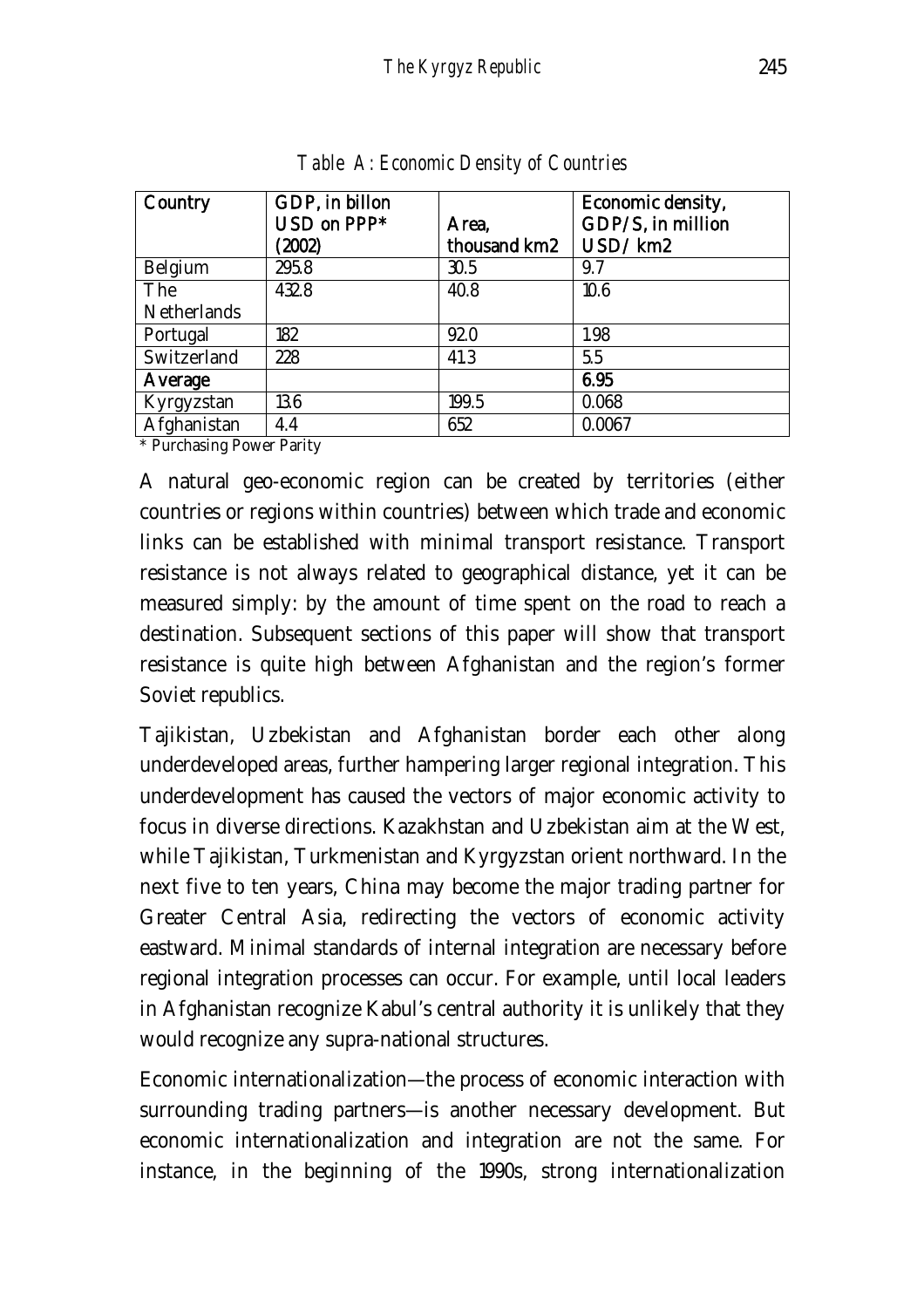occurred with the activity of "shuttle traders" between China's Xinjiang Uyghur Autonomous Region and Greater Central Asia; this type of integration was not directed by state policy.

The low growth of trade indicators is linked to political barriers. Some Greater Central Asian states have not participated in removing transport barriers. The West's penetration within the framework of the Transport Corridor Europe Caucasus Asia (TRACECA) and Greater Silk Road (GSR) projects can have a broad impact since the removal of transport barriers has the potential of opening, decompressing and eventually destabilizing non-democratic political regimes.

Afghanistan's current regime isolates certain Afghani regions from each other and from the rest of the country. This practice directly opposes integration and the need to maximize openness. Major trunk highways are being restored by U.S.-funded development projects, but for the most part the internal road system remains in disrepair. Developing the internal road system is a key to integration, and must be addressed.

Relations between Greater Central Asia states can be internationalized, but it is unlikely that this will be accomplished in the foreseeable future, as demonstrated by the failures of the Turkish "Greater Turkic World" project in the early 1990s, of the CAC/CAEU/CAF/OCAC<sup>1</sup> projects that ran from 1993 to 2005, and the waning of the "Greater Middle East" and GUUAM<sup>2</sup> projects that were sponsored by neighboring countries beginning in 2005.

These failures created a high level of wariness in the region regarding similar integration efforts. The GCA project launched in 2006 must continue for at least 15 to 20 years; the long-term nature of the project could cause it to lose its urgency. It is critical to maintain and forecast progress—failure of yet another integration project could further increase resistance to integration and exacerbate anti-American sentiment.

 $\overline{a}$ 

<sup>&</sup>lt;sup>1</sup> CAC – Central-Asia Cooperation

CAEC – Central Asia Economic Union

CAF – Central Asia Forum

OCAR – Organization of Central Asia Cooperation

 $^{2}$ GUUAM – Georgia, Ukraine, Uzbekistan, Azerbaijan, Moldavia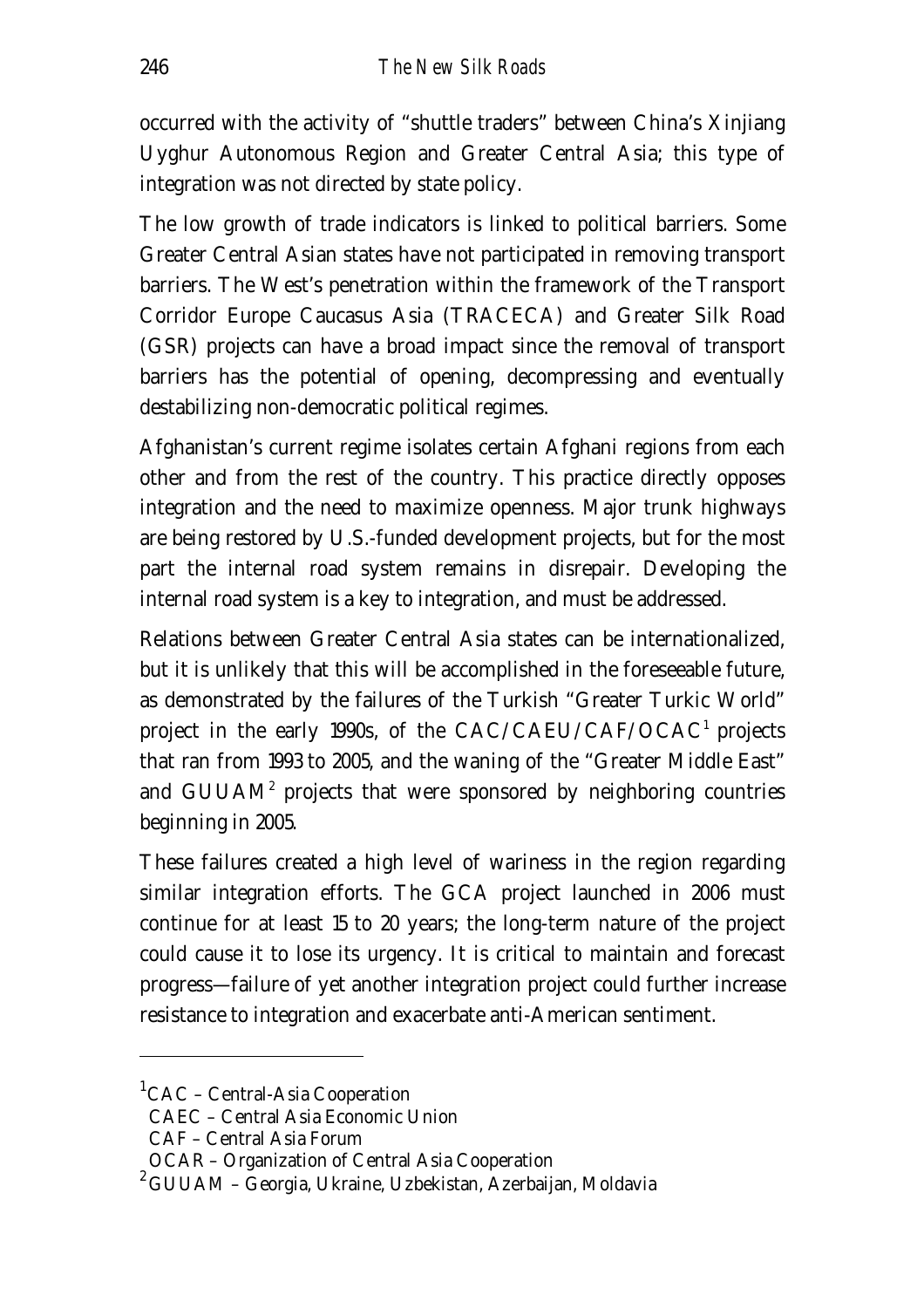Table B examines whether Greater Central Asia (excluding Afghanistan) or Pakistan and Iran are the more preferred partners for Afghanistan.

| Criteria for Partnership           | Pakistan and Iran   | <b>GCA</b> (excluding<br>Afghanistan) |
|------------------------------------|---------------------|---------------------------------------|
| Share of Afghanistan borders, %    | 58.5                | 40                                    |
| Share of the volume of the nearest | 80.0                | 20.0                                  |
| market (excluding China), %        |                     |                                       |
| Share in the foreign trade of      | Pakistani exports - | No data                               |
| Afghanistan, %                     | 27.0                | available                             |
| Cultural/Civilizational identity   | $\div$              |                                       |

*Table B: Criteria for Partnership with Afghanistan* 

The Iranian market is the second largest, with 65 million people, and the first in purchasing power (per capita gross national income is \$1720), yet the Pakistani market, with 162 million people, is by far the largest in the area and the sixth largest in the world. The combined market of Greater Central Asia is smaller than that of Iran; excluding the Chinese market, it is only a fourth of the combined markets of Pakistan and Iran. In 2003, the foreign trade turnover between Kyrgyzstan and Afghanistan was less than 0.5 percent of total turnover for the region. It should be noted that the economic and social significance of trade for Iran is much smaller than its for Afghanistan.

The Economic Cooperation Organization (ECO), which includes Greater Central Asian countries, Pakistan and Iran, best meets Afghanistan's needs. Afghanistan also now benefits from membership in the South Asia Association for Regional Cooperation (SAARC), which includes Pakistan.

The creation of a "significant economic zone with its center in Afghanistan"3 would be beneficial, but would also be highly difficult. It is easy for an economic powerhouse to become the center of an integrated economic zone, but weaker economies cannot assume the same role. The development of the EU demonstrated that there is no need to force

 $\overline{a}$ 

 $3$  S. Frederick Starr Partnership in Central Asia. New Big Game in Central Asia: Myth and Reality – Bishkek, 2005, p. 14.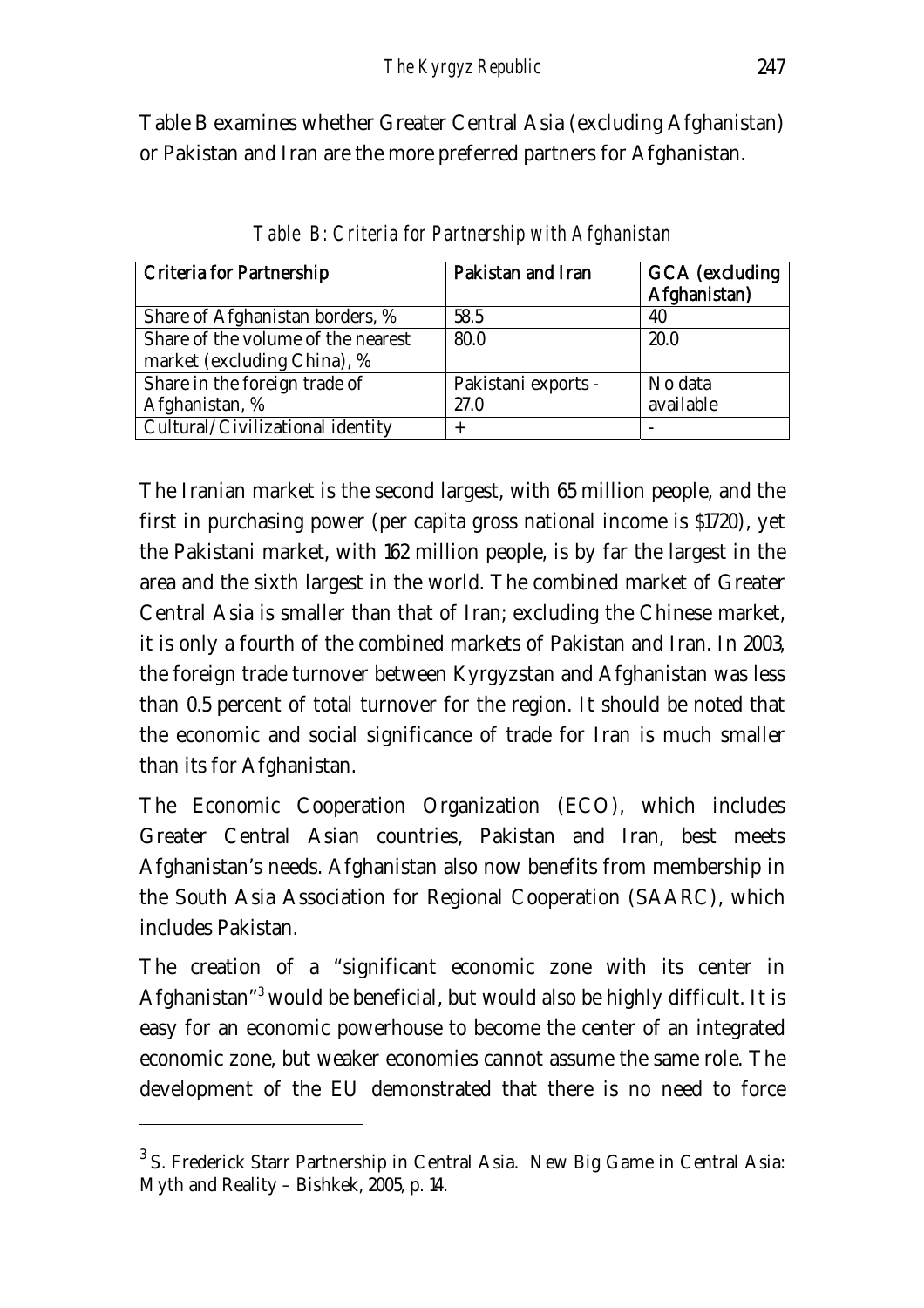regional economic expansion, and that the regional economic structure must prove its viability.

The minimum task is to strengthen internationalization. It is necessary to formulate a strategy for regional development and to create an international development fund for Greater Central Asia.

# Issues of Identity

Greater Central Asia may be the only region in the Islamic world that does not exhibit anti-American sentiment. This may be the result of its European-style education system. However, in the process of globalization, the region has experienced the growing pains of "sovereignization": rising nationalism, political extremism and ideological crises, and "socio-cultural intervention" including westernization and the penetration of extremist religious practices.

Sovereignization has fueled nationalism and cultivated national myths, creating micro-civilizations and nationalistic ideologies that erode regional cohesion and directly impede integration. Integration and the ensuing openness may lead to conflict between these micro-civilizations. The region's political regimes are in part preserved by these national myths, and are eager to strengthen them, despite the economic costs incurred.

The low level of regional identity throughout Greater Central Asia has hindered the process of regional integration. However, ethnic Turkmen, Uzbeks and Tajiks living on both sides of national borders are establishing cooperative relations across state boundaries, helping to overcome trade barriers.

Regional identity criteria, including historical elements and the current political situation, are summarized in Table C.1. By all criteria, Kyrgyzstan is the closest to the regional mean, while Afghanistan falls outside of the regional mean according to most of the criteria. It can be concluded that the regional economy is divided because of the split between the region's governments and peoples.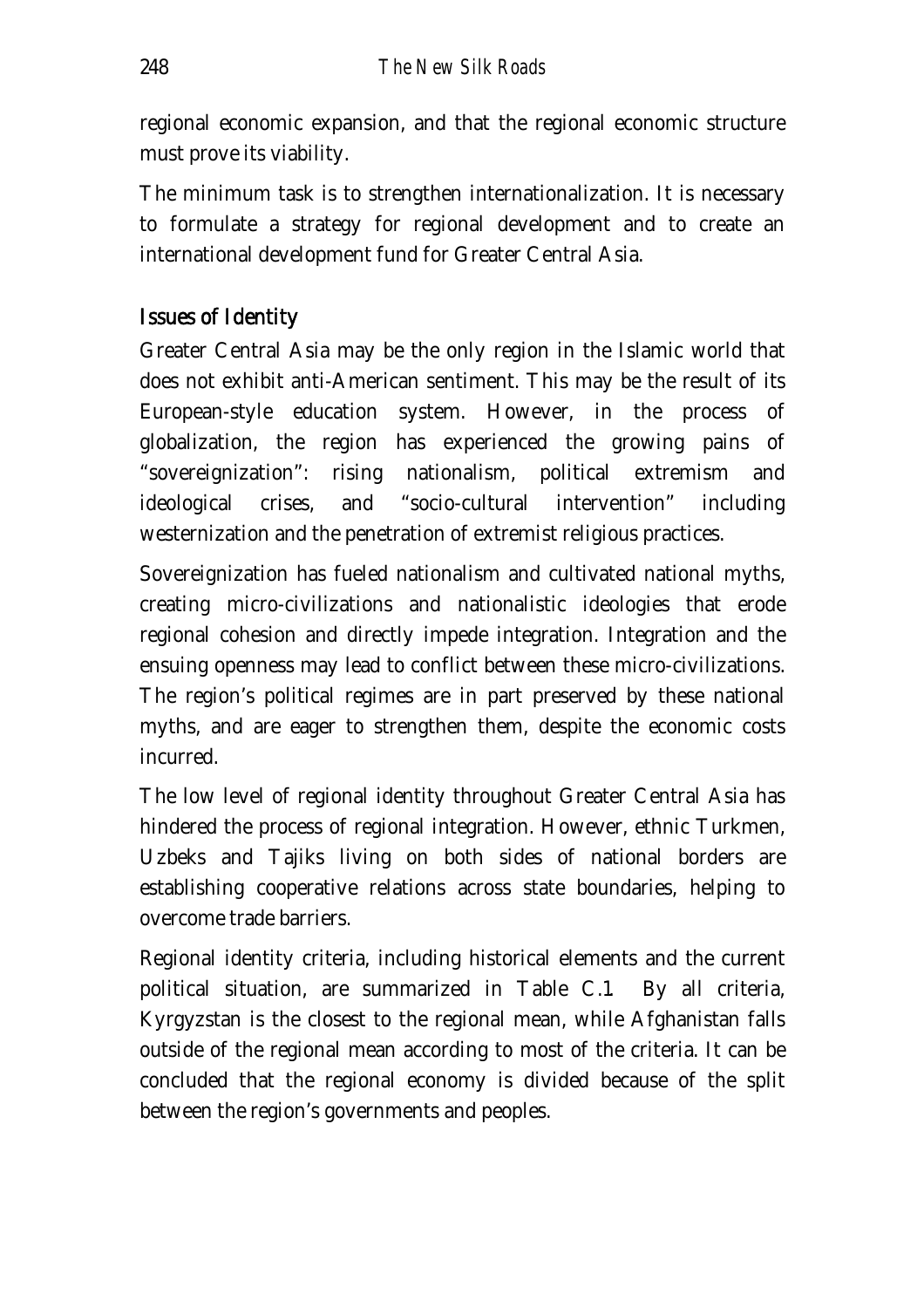|                                                                                                                 | Table C1 Criteria for Regional Identity |                |                 |                   |                  |                    |                       |  |
|-----------------------------------------------------------------------------------------------------------------|-----------------------------------------|----------------|-----------------|-------------------|------------------|--------------------|-----------------------|--|
| <b>Criteria for Identity</b>                                                                                    | <b>Countries of the Region</b>          |                |                 |                   |                  |                    | <b>Typical within</b> |  |
|                                                                                                                 | Kazakhstan                              | Kyrgystan      | Tajikistan      | Turkmenistan      | Uzbekistan       | Afghanistan        | region                |  |
| Regime type                                                                                                     | Weakly liberal                          | Weakly liberal | Weakly liberal  | Authoritarian     | Authoritarian    | Weakly             | Weak democracy        |  |
|                                                                                                                 |                                         |                |                 |                   |                  | occupational       |                       |  |
| <b>External orientation</b>                                                                                     | RF                                      | RF             | RF              | RF, Neutrality    | RF               | U.S.               | RF                    |  |
| <b>History over</b>                                                                                             | Kokand khanate,*                        | Kokand         | <b>Bukhara</b>  | Bukhara emirate,* | Bukhara emirate, | Buffer zone of     | Bukhara,              |  |
| past 150 years                                                                                                  | Russian empire,                         | khanate,       | emirate,*       | Khiva khanate.*   | Khiva, Kokand    | <b>British and</b> | Kokand khanate,       |  |
|                                                                                                                 | <b>USSR</b>                             | Russian        | Kokand          | Russian empire,   | khanate.         | Russian empire;    | Russian empire,       |  |
|                                                                                                                 |                                         | empire, USSR   | khanate.*       | <b>USSR</b>       | Russian empire,  | Interventions.     | <b>USSR</b>           |  |
|                                                                                                                 |                                         |                | Russian empire, |                   | <b>USSR</b>      | civil wars         |                       |  |
|                                                                                                                 |                                         |                | <b>USSR</b>     |                   |                  |                    |                       |  |
| Language group/                                                                                                 | Turkic/                                 | Turkic/        | Iranian/        | Turkic/Oguzskaya  | Turkic/          | Iranian / Pushtu   | Turkic                |  |
| sub-group                                                                                                       | Kypchaksky                              | Kypchaksky     | Tajik           |                   | Karlukskaya      |                    |                       |  |
| Change in alphabet                                                                                              | Arabic, Latin,                          | Arabic, Latin, | Arabic, Latin,  | Arabic, Latin,    | Arabic, Latin,   | Arabic             | Cyrillic              |  |
| over past century                                                                                               | Cyrillic                                | Cyrillic       | Cyrillic        | Cyrillic, Latin   | Cyrillic, Latin  |                    |                       |  |
| Percentage belonging                                                                                            | 50.6                                    | 60.6           | 62.3            | 77                | 75               | 50                 | 64.2                  |  |
| to titular nationality                                                                                          |                                         |                |                 |                   |                  |                    |                       |  |
| <b>Consolidated status</b>                                                                                      | Regionalism (3                          | Regionalism,   | Regionalism,    | Tribalism         | Clan-based       | Tribalism          | Regionalism           |  |
| of titular nation                                                                                               | zhuz)                                   | tribalism      | badakhshan      |                   | relationship     |                    |                       |  |
|                                                                                                                 |                                         |                | people          |                   |                  |                    |                       |  |
| <b>Titular national</b>                                                                                         | nomadic                                 | nomadic        | settled         | nomadic           | settled          | nomadic            | nomadic               |  |
| tradition                                                                                                       |                                         |                |                 |                   |                  |                    |                       |  |
| Major religions,                                                                                                | Sunni, orthodox                         | Sunni,         | Sunni,          | Sunni, orthodox   | Sunni, orthodox  | Sunni,             | Sunni, orthodox       |  |
| percentages                                                                                                     | 60/40                                   | orthodox 80/20 | Ismailite,      | 90/10             | 92/8             | Shiite             | 82/13                 |  |
|                                                                                                                 |                                         |                | 95/2            |                   |                  | 80/20              |                       |  |
| Regional integration                                                                                            | SOC, EuraAsEC,                          | SOC,           | SOC,            |                   | SOC, EuraAsEC    |                    | <b>SOC</b>            |  |
| status <sup>®</sup>                                                                                             | <b>CEA</b>                              | EuraAsEC       | EuraAsEC        |                   |                  |                    |                       |  |
| *Partially **Excludes CIS, Economic Cooperation Organization, and Islamic Conference Organization affiliations. |                                         |                |                 |                   |                  |                    |                       |  |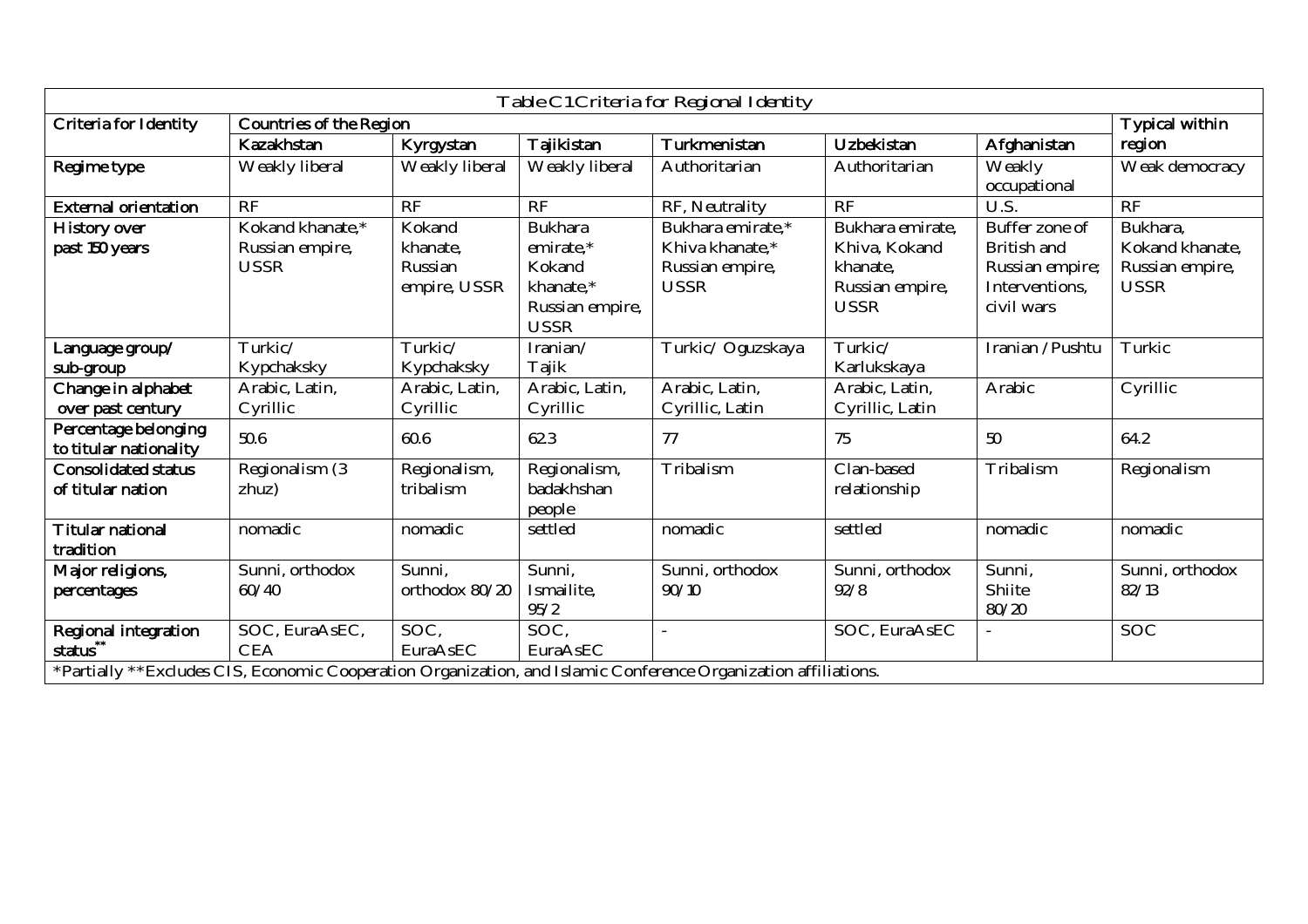#### **Trade**

Absolute trade indicators have grown while specific gravity has declined as demonstrated by a 8.4 percent drop in Kyrgyz exports since 2000. Regional imports have increased by 2.1 percent since 2003.

*Figure A. Trade Balance of Kyrgyzstan's Regional Trade, 2000-2004 (Central Asian countries and Afghanistan)* 

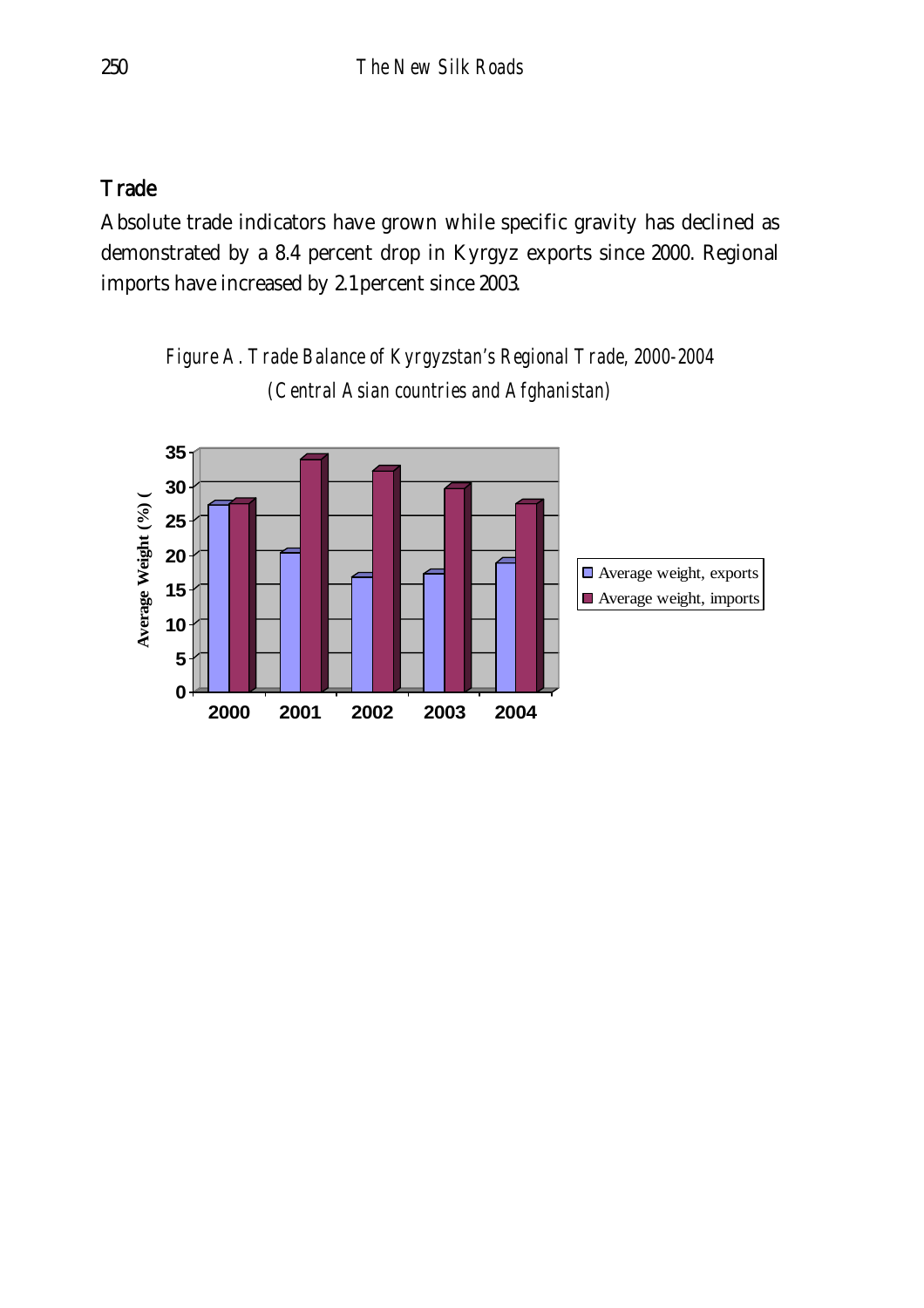| Year | Goods    | <b>ECO</b> |      | <b>CIS</b> |      | <b>Outside CIS</b> |      |
|------|----------|------------|------|------------|------|--------------------|------|
|      | turnover | <b>USD</b> | %    | <b>USD</b> | $\%$ | <b>USD</b>         | %    |
| 1992 | 737.7    |            |      | 590.7      | 80.1 | 147.0              | 19.9 |
| 1993 | 787.4    | 264.4      | 33.6 | 583.9      | 74.2 | 203.5              | 25.8 |
| 1994 | 657.9    | 288.9      | 44.0 | 432.5      | 65.7 | 225.4              | 34.3 |
| 1995 | 931.2    | 410.2      | 44.0 | 622.8      | 66.8 | 308.4              | 33.2 |
| 1996 | 1343.0   | 592.4      | 44.1 | 880.3      | 65.5 | 462.8              | 34.5 |
| 1997 | 1313.1   | 506.8      | 38.6 | 755.0      | 57.5 | 558.0              | 42.5 |
| 1998 | 1355.1   | 418.1      | 30.9 | 671.3      | 49.5 | 683.9              | 50.5 |
| 1999 | 1053.7   | 290.1      | 27.4 | 442.5      | 42.0 | 611.1              | 58.0 |
| 2000 | 1058.6   | 346.1      | 32.7 | 505.9      | 47.8 | 552.7              | 52.2 |
| 2001 | 943.3    | 303.2      | 32.1 | 425.5      | 45.1 | 517.8              | 54.9 |
| 2002 | 1072.2   | 338.8      | 31.6 | 491.2      | 45.8 | 581.0              | 54.2 |
| 2003 | 1298.2   | 345.3      | 26.6 | 611.4      | 47.1 | 686.8              | 52.9 |

*Table D: Kyrgyzstan's Goods Turnover, within large international organizations4 (million USD, %)* 

*Table E: Kyrgyzstan's Goods Turnover, within small international organizations (million USD, %)* 

| Year | <b>Goods Turnover</b> | CAEC/OCAR  |      | EuroAsEC/CU |      | <b>SOC</b>               |                          |
|------|-----------------------|------------|------|-------------|------|--------------------------|--------------------------|
|      |                       | <b>USD</b> | %    | <b>USD</b>  | $\%$ | <b>USD</b>               | %                        |
| 1993 | 787.4                 | 246.1      | 31.3 | 430.3       | 54.6 |                          |                          |
| 1994 | 657.1                 | 264.8      | 40.3 | 291.8       | 44.4 | $\overline{\phantom{a}}$ | $\overline{\phantom{a}}$ |
| 1995 | 931.2                 | 351.4      | 37.7 | 421.7       | 45.3 | $\qquad \qquad$          | -                        |
| 1996 | 1343.0                | 513.9      | 38.3 | 587.4       | 43.7 | -                        |                          |
| 1997 | 1313.1                | 409.5      | 31.2 | 465.2       | 35.4 | $\qquad \qquad$          | -                        |
| 1998 | 1355.1                | 336.3      | 24.8 | 463.5       | 34.2 | -                        | -                        |
| 1999 | 1053.7                | 227.6      | 21.6 | 321.5       | 30.5 |                          |                          |
| 2000 | 1058.6                | 264.2      | 25.0 | 304.8       | 28.8 |                          |                          |
| 2001 | 943.3                 | 243.2      | 25.8 | 287.8       | 30.5 | 376.8                    | 39.9                     |
| 2002 | 1072.2                | 284.1      | 26.5 | 369.9       | 34.5 | 544.7                    | 50.8                     |
| 2003 | 1298.2                | 293.4      | 22.6 | 518.0       | 39.9 | 658.2                    | 50.7                     |

Kyrgyzstan's goods turnover with ECO countries amounts to 70 percent of its total goods turnover. The next step is to develop trade relations with Iran, Pakistan and Turkey, with whom current goods turnover averages just over

 $\overline{a}$ 

<sup>4</sup> Data from the National Statistical Committee and the Center for Economic and Social Reforms are used here and throughout this paper.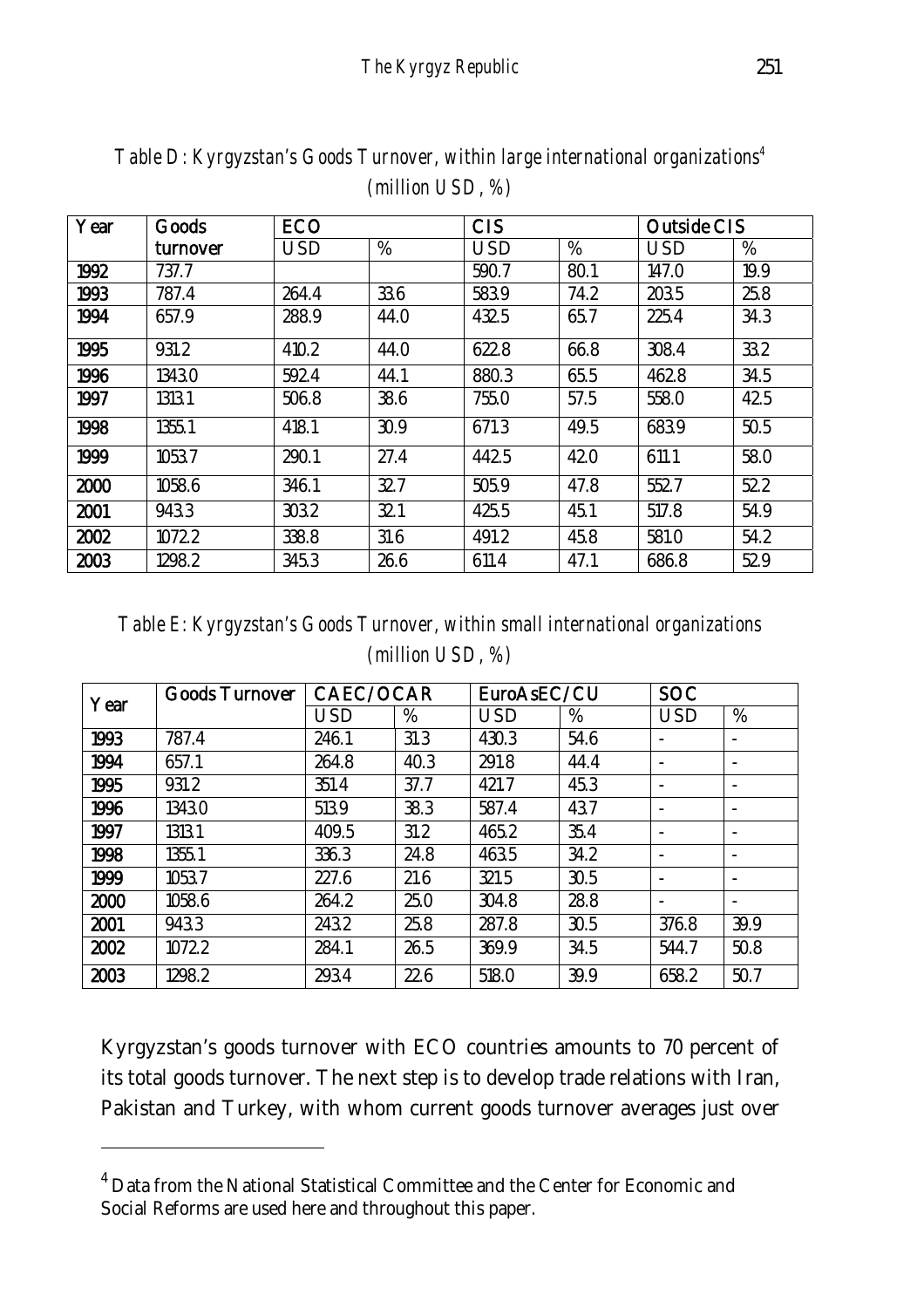13 percent. The importance of these countries in foreign trade, except for Turkey and Iran, is insignificant and less than 1 percent.

#### 0 5 10 15  $\Omega$ 2000 4000 6000 8000 10000 12000 14000 commodity group  $\rightarrow$  volume  $\textcolor{red}{\bullet}$  commodity group  $\begin{array}{|c|c|c|c|c|c|} \hline \textcolor{red}{\bullet} & \textcolor{red}{\bullet} & \textcolor{red}{\bullet} & \textcolor{red}{\bullet} & \textcolor{red}{\bullet} & \textcolor{red}{\bullet} & \textcolor{red}{\bullet} & \textcolor{red}{\bullet} & \textcolor{red}{\bullet} & \textcolor{red}{\bullet} & \textcolor{red}{\bullet} & \textcolor{red}{\bullet} & \textcolor{red}{\bullet} & \textcolor{red}{\bullet} & \textcolor{red}{\bullet} & \textcolor{red}{\bullet} & \textcolor{red}{\bullet} &$ volume | 3486,4 | 6028 | 8475,2 | 12653 2002 2003 2004 2005

# *Figure B Dynamics of Exports from Kyrgyzstan to Afghanistan, 2002 -2005*

Figure B indicates that the export of Kyrgyz commodities to Afghanistan has experienced consistent growth in recent years. Export volume in 2005 had increased 3.55 times since 2002, when annual growth was over 50 percent. The specific gravity of supply to Afghanistan was valued at 2 percent of total Kyrgyz exports, while the specific gravity of exports to Afghanistan, excluding gold, was valued at 3 percent. In 2002, these specific gravities were approximately 0.7 percent and 1 percent, respectively.

The dynamics of export growth was supplemented by extension of the list of exported goods by 22 percent. Six commodity groups, or about 50 percent of all assortments, had stable indices. This indicates that Kyrgyzstan has a stable external economic position in the Afghan market that relates to highquality foodstuffs, construction materials (including glass), ferrous metals, machinery and equipment.

Analysis shows simultaneous significant changes in the composition of Kyrgyz exports to Afghanistan. Sugar and confectioneries topped the list of exported goods in 2002, while mineral oil and distilled products were top exports in 2005. On the whole, the tendency has been toward export concentration. The commodities group accounted for 18 percent of all exports in 2002, 33 percent in 2003, 32 percent in 2004, and 73 percent in 2005.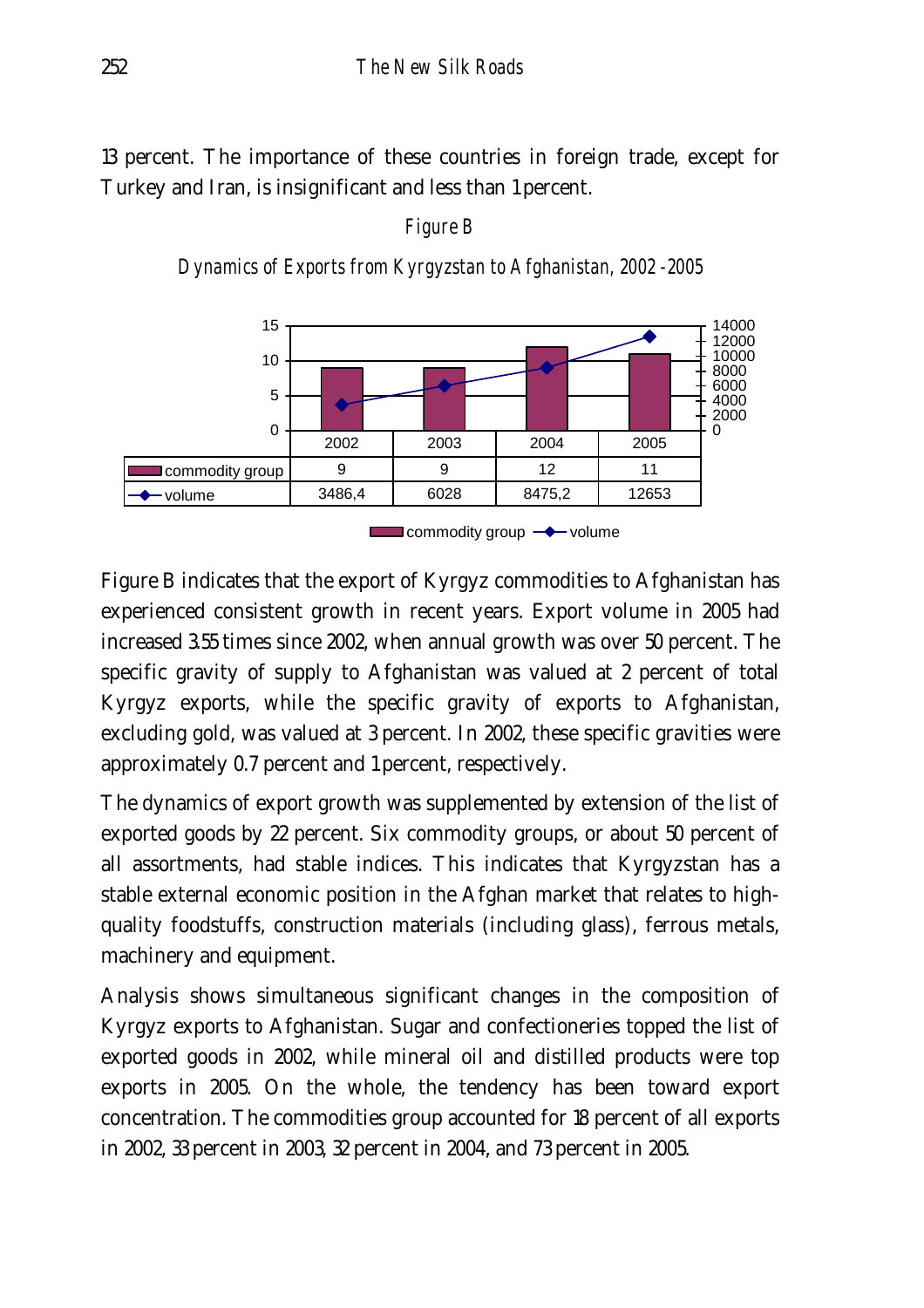The following six commodity groups accounted for 94 percent of Kyrgyz exports to Afghanistan in 2005:

| 1. fuel, oil and distillated products | \$9.2378 million |
|---------------------------------------|------------------|
| 2. ferrous metal products             | \$1.1618 million |
| 3. glass                              | \$0.5082 million |
| 4. transport                          | \$0.4934 million |
| 5. dairy products, eggs and others    | \$0.2828 million |
| 6. ferrous metals                     | \$0.2432 million |

The development of Kyrgyz exports to Afghanistan has been dynamic in recent years, the volume of exports to Afghanistan having increased 3.5 times. The existing trade dynamic suggests that the volume of exports to Afghanistan will continue to increase. A portion of the exports were reexports—Kyrgyzstan is a straight exporter as well as a transit exporter for Afghanistan.

# Impediments to Kyrgyzstan's Active Involvement in Continental Trade *Security*

Regional political instability, which creates a political barrier to transit, is an important issue for investors. Drug trafficking and terrorism ties between Afghanistan and other Greater Central Asian countries could expand. However, security issues in northern Afghanistan are not as acute as those in the central, southern or southeastern parts of the country. Mosques are the only legal infrastructure the opposition has access to, which is one reason why the opposition has fomented religious extremism in the region. Poverty, coupled with rapidly increased Islamism, has the potential to destabilize the region.

Trade volume between Afghanistan and other Greater Central Asian countries surged after the Taliban regime was overthrown, proving that security is key to trade development.

In Afghanistan, geographical decentralization due to rugged terrain and increased political centralization has resulted in conflicts between central and local elites. Kabul's control over certain parts of Afghanistan—the eastern and southern areas in particular—is minimal. The country remains organized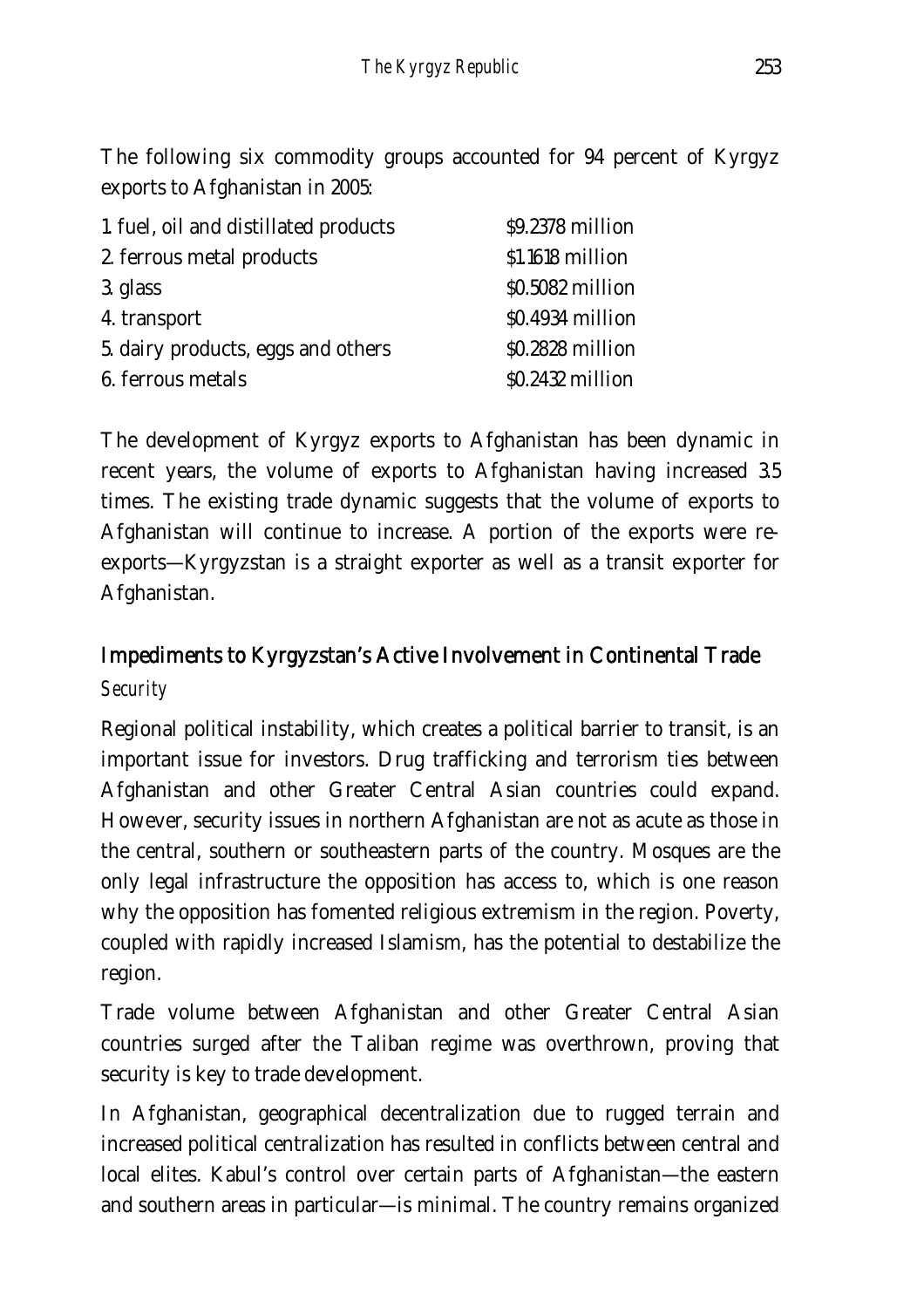by the principle of *tanzim*, the simple aggregation of various independent military and political groups. On a practical level, local Afghani administrators and leaders lacking formal power are capable of guaranteeing the security of economic activity, communications and cargo transport, as well as insuring that customs procedures are observed and financial settlements are legitimate. But these local officials can be replaced without warning.

Close ties between Afghanistan and Tajikistan and Uzbekistan may intensify irredentism, with calls for creation of a "Greater Tajikistan" or a "Greater Uzbekistan."

#### Impact of Environmental Factors on Regional Stability

Traditional agriculture may not be able to feed the Greater Central Asian population due to a lack of arable land, low harvest yields and high population growth. The only crops capable of supporting the population are cash crops that are later processed into illegal drugs, such as marijuana or opium poppies. Hemp grows wild on tens of thousands of square kilometers of semiarid and arid plains not used for farming, and those profiting from illegal drugs seek the destabilization of the regions where they operate.

By some estimates, illegal drug production now amounts to 60 percent of Afghanistan's gross national product. Over 90 percent of heroin in the world market is from Afghanistan, which is becoming a "narco state" dependent on illegal drug production. Over 350,000 Afghani families—about 10 percent of the population—rely on opium cultivation or trading for their livelihood.

Isolation is a major contributor to regional poverty causing the notion of "alpine poverty" to become fixed in the literature. The Himalayas have helped to create an "arch of instability" since it is relatively easy to wage guerilla warfare in mountains, and to create and sustain terrorist groups. Historically, mountain territories have been plagued by instability, struggles for resources and armed conflicts. But the primary reason for conflicts remains the shortage of the key resources for agriculture—land and water.

There is little arable land in the region, biological productivity is low and population growth rates are high. Lack of resources deepens poverty and exacerbates social inequality, increasingly the likelihood of armed conflict.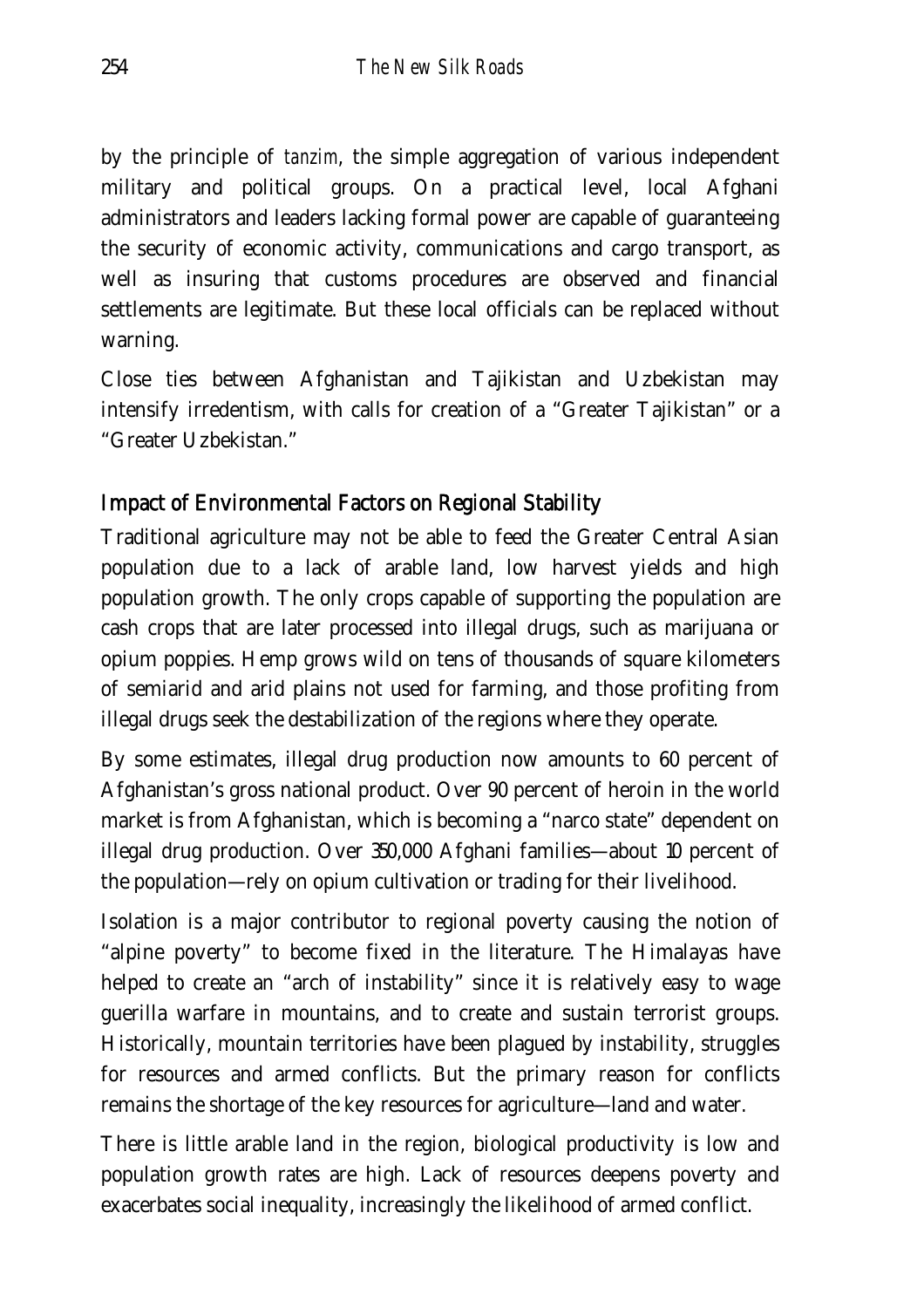According to American ecologist U. Odum, each person requires an average of two hectares: 0.6 hectares for food production, 0.2 hectares for settling and industrial needs and 1.2 hectares that should remain virgin. $^5$  The figure of two hectares per person is relevant for Western Europe and North America, these being territories with potential productivity several times greater than that typical for Greater Central Asia.

This cause and effect between scarce natural resources and conflict is especially significant in mountainous regions. Mountains are extremely prone to wars and conflicts due to their high ecological, social and economic vulnerability. Poor mountain regions supply scarce water to richer plains territories, creating yet another source of conflict. Mountainous ecological systems are typically less capable than plains of recovering from such damage as large-scale soil erosion or destruction of flora.

Due to their relative inaccessibility and harsh conditions, mountainous regions tend to lag behind the general process of development, remaining marginalized and isolated economically and politically. Because mountain zones lack resources needed to solve ecological problems, political crises can quickly develop there, particularly if they are destabilized by population growth or external pressures.

# Infrastructure and Energy

 $\overline{a}$ 

Cargo shipped from Pakistan to Tajikistan must pass through the Suez Canal to Black Sea ports, and is then hauled by rail through several countries before arriving in Tajikistan. Yet only the thin Vakhan corridor divides these two countries. The situation is similar for Kyrgyzstan and Kazakhstan. For all three countries, it is critical that north-south transport connections be created, which requires transport across Afghanistan.

Due to its geographical location, Afghanistan could play an important role in developing trade and economic relations between Greater Central Asia and countries to the south. The shortest route to ports on the Indian Ocean is via Afghanistan and Pakistan, which is also a potential path for oil and gas pipelines. But instability in Afghanistan remains a serious obstacle.

<sup>5</sup> Odum, Y., "Ecology fundamentals". Moscow: Mir, 1975, p. 740.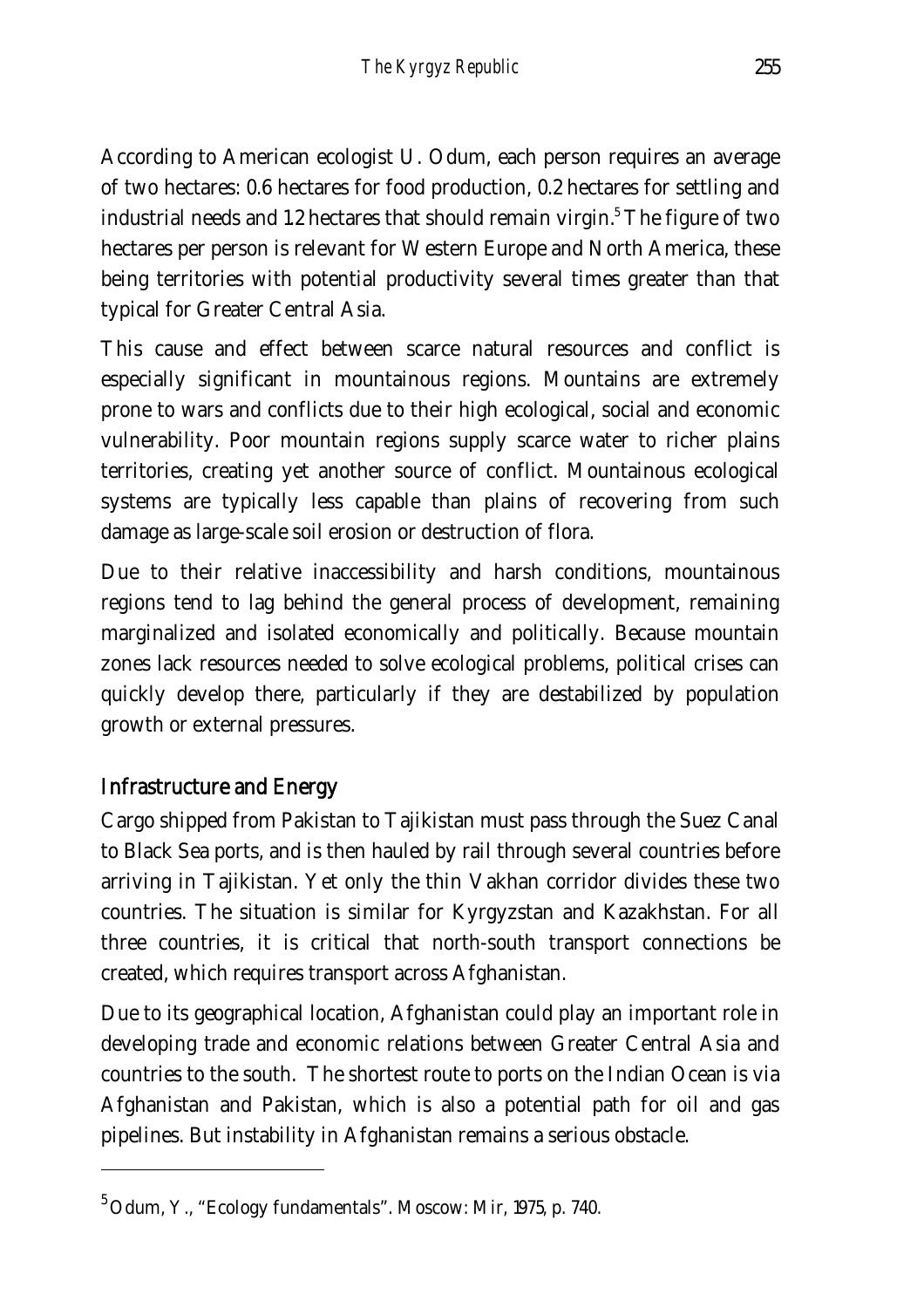This region's location at the center of Asia means that it lacks access to sea or lake transport routes, except in the thinly inhabited desert regions along the east shore of the Caspian Sea. Due to mountains and the harsh climate, there are virtually no navigable rivers in the region. The only navigable river is the Amu Darya. Even, here there is little water in winter, while water flows are violent during the spring and summer.

Cargo transport by ship is the most economical form of transport, and is used to move 60 percent of world trade. Rail transport costs four times as much as ship transport, and road transport costs 15 times as much. Exacerbating the cost of land transport is the rarefied air at high altitudes, which degrades truck performance: engine power output is reduced by 8 percent at an altitude of 1000 meters, by 12 percent at 1500 meters, and decreases 20 percent at altitudes over 3200 meters.<sup>6</sup> Thus, the cost of truck transportation in mountainous regions can be expected to be 20 times as much as transport by ship. Rail transport may not be a viable option, and transportation costs in Greater Central Asia can be expected to exceed significantly the cost of transportation elsewhere.

Since trains cannot run on a grade steeper than 4 percent, significant investment in tunnels, bridges, and overpasses would have to be made to build a railway along mountainous routes where camel caravans once passed. Prior to the Soviet era, a single east-west railway through Eurasia was impossible due to the difficulty if traversing colossal Altai-Himalayan mountain range.

Following the conflicts between Pakistan and India over Kashmir in the 1970s, the high altitude Karakorum highway was built in the Pakistanicontrolled zone of Kashmir. This highway now connects Xinjiang and Pakistan.

By the end of the twentieth century, railroads from the Pacific Ocean extend to Kashgar in western China to the border with Kazakhstan. In Iran, railroads that start at the distant Bosporus terminate in Mashhad. Uzbekistan has connected Afghanistan with the region via the railway and auto bridge across the Amu Darya between Termez and the Afghani river port of

 $\overline{a}$ 

<sup>6</sup> N. A. Gvozdetskyi, Yu.N.Golubchikov, Moscow, Mysl', 1987.- 399 p.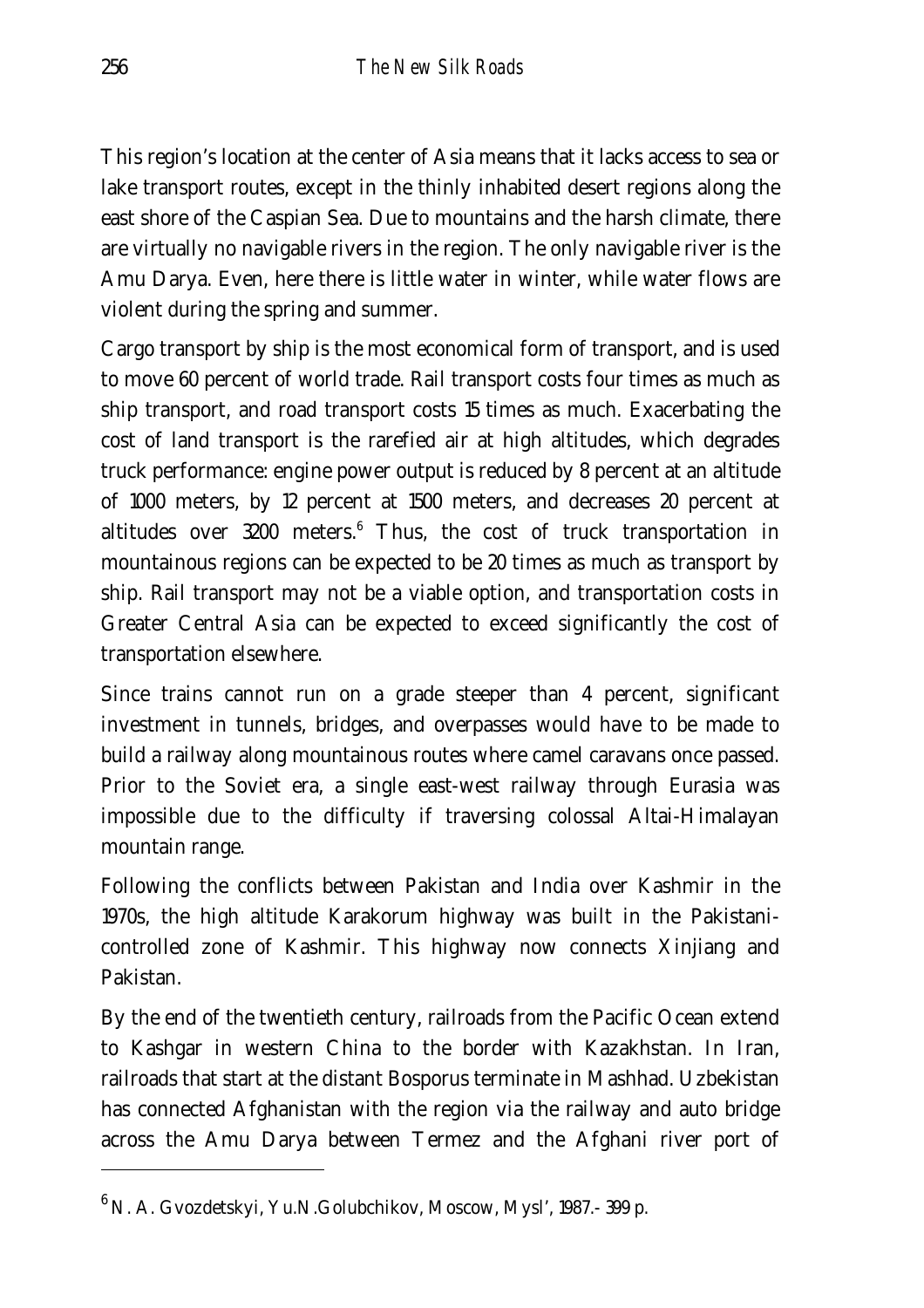Khairaton. Kazakhstan plans to build the Druzhba-Atyrau railroad with a European (and Chinese) track gauge. There are also plans to construct a high-altitude Kashgar-Torugart-Jalalabad railroad—it will be important for this railroad, too to be constructed with the European gauge.

Three principal regional corridors exist. The western corridor runs along the Caspian Sea through Iran to the Bender-Abbas and Bender-Chahbahar ports in the Persian Gulf. The middle corridor runs through Afghanistan and Pakistan to the Indian Ocean. And the eastern corridor runs from Turksib to Torugart, crossing the Khundjerab and Karakorum mountains to the Indian Ocean.

There are virtually no railroads in Afghanistan. Motor roads are seasonally passable and mountain passes are closed in winter. In August 2002, the construction of the first bridge across the Panj began; a total of five bridges are to be built between Afghanistan and neighboring countries within the framework of the Program for Restoration of Transport Traffic. Construction of small bridge in Khorog area has been completed. In July 2004, another small bridge in Ruzvay, a village in the Darvaz region of the Badakhshan Autonomous Region, was put into operation, funded by the Agha Khan Development Network. But these bridges do not solve the major transportation problems in these areas, due to their small size, lack of infrastructure on the Afghani side and the weakness of Tajik infrastructure.

At present, there are three routes by which motor traffic can pass from Pakistan through Afghanistan. The first is through Chitral to Tajikistan; the second is through Torkham, Jalalabad, Mazar-e-Sharif and Termez to Uzbekistan; and the third is through Quetta and Chaman, Afghani Kandahar and Herat to Kushka and onto Turkmenistan. It is also possible to construct a railroad connecting Quetta and Kushka.

A highway between Faizabad-Shugnan-Khorog would also play an important role and would use the new bridge over Panj. A highway route connecting Osh-Irkeshtam-Karakorum is also possible in the near future.

The tunnel through the Salang Pass in Afghanistan was reopened at the end of November, 2003, and in May 2004 an auto border-crossing between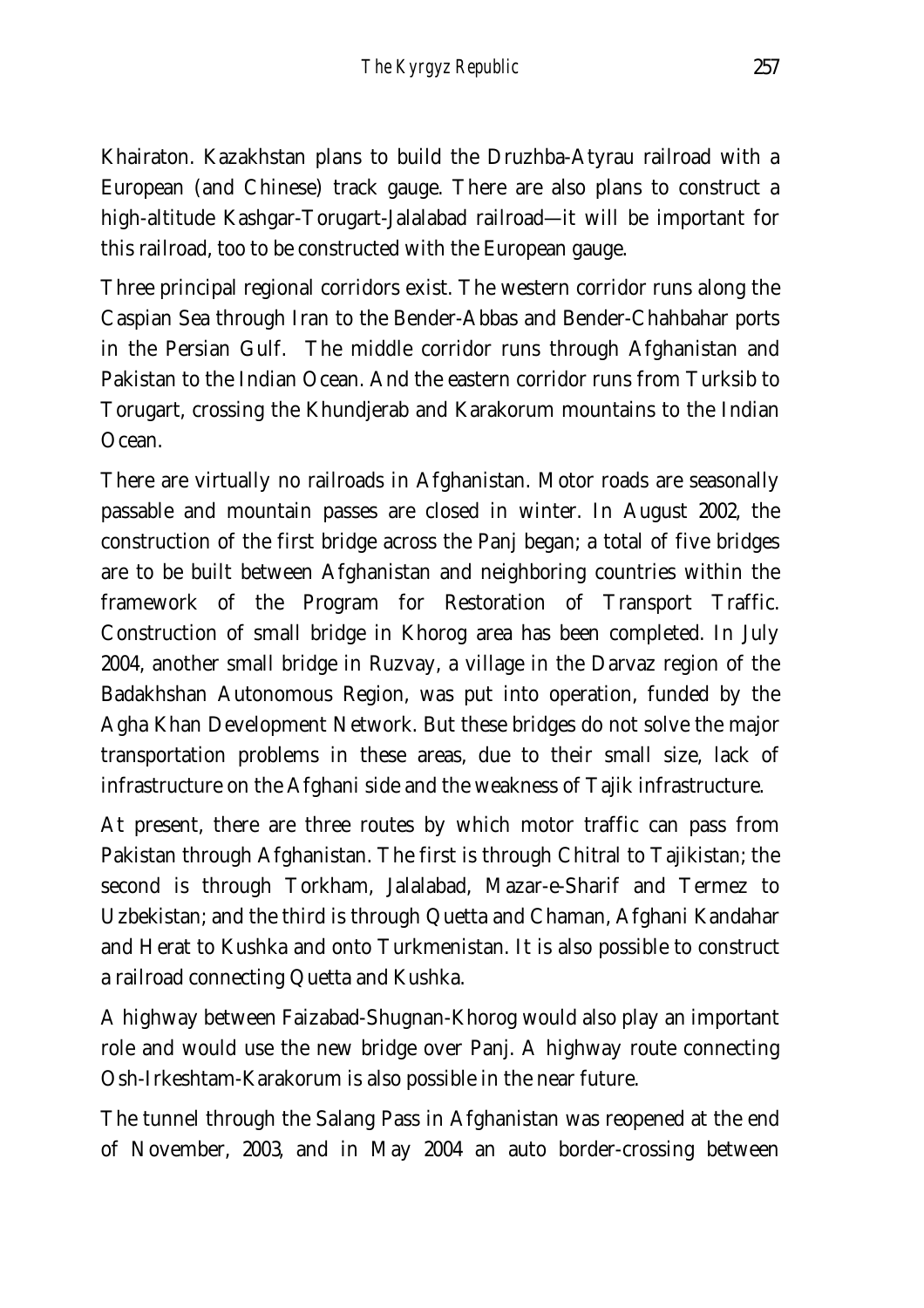Tajikistan and China was opened in Tajikistan at the Kulma Pass, and will operate during the summer months.

Reconstruction of the only year-round road via the Pamirs, the Osh-Khorog-Faizabad road, was completed in 2002 with emergency humanitarian aid funding from Russia, Kyrgyzstan and Tajikistan. The railroad at Osh (Kara-Suu station) defines the potential high capacity of the Pamir highway.

A 68-kilometer railroad line from Khairaton to Mazar-e-Sharif is planned, and Uzbekistan has inked contracts for the repair of existing bridges and the construction of new bridges along the Kabul-Khairaton motor road.

The objective of the TRACECA project is to transfer the bridging function between Asia and Europe from Russia to Central Asia and the Caucasus. This politicized plan envisioning routes bypassing Russia and Iran is not favorable for the region's countries, their neighbors or for Russia. The creation of a transport corridor through the Caspian Sea and the Black Sea requires the organization of an equivalent counter-flow of goods from Europe via ferries, which is problematic. Meanwhile, Turkey plans to construct a transport tunnel under the Bosporus.

There is no key reason to create an independent route with two ferries through the Caspian and Black Seas; indeed, there was no need for two ferries during the Great Silk Road's two thousand years of operation.

The Barogil Pass, the most accessible pass through the Hindu Kush mountain range, is located in Vakhan, the most peaceful region of Afghanistan. The Barogil Pass is at an altitude of 3777 meters, while the Kulma Pass is at 4352 meters. The Barogil Pass is open year-round and runs through a five-kilometer-wide saddle in the mountain range. This pass provides the easiest access to the northern Indian plains at all times of year.

An energy bridge is possible within this transport bridge, exploiting the Toktogul Cascade running from Osh to Sary-Tash to Lyangar to Barogil to Chitral. It is critical to note that the development of communication links provides a fundamental basis for the sustainable development in Afghanistan. Highway and railway construction in the mountain terrain of Afghanistan is very expensive and time-consuming.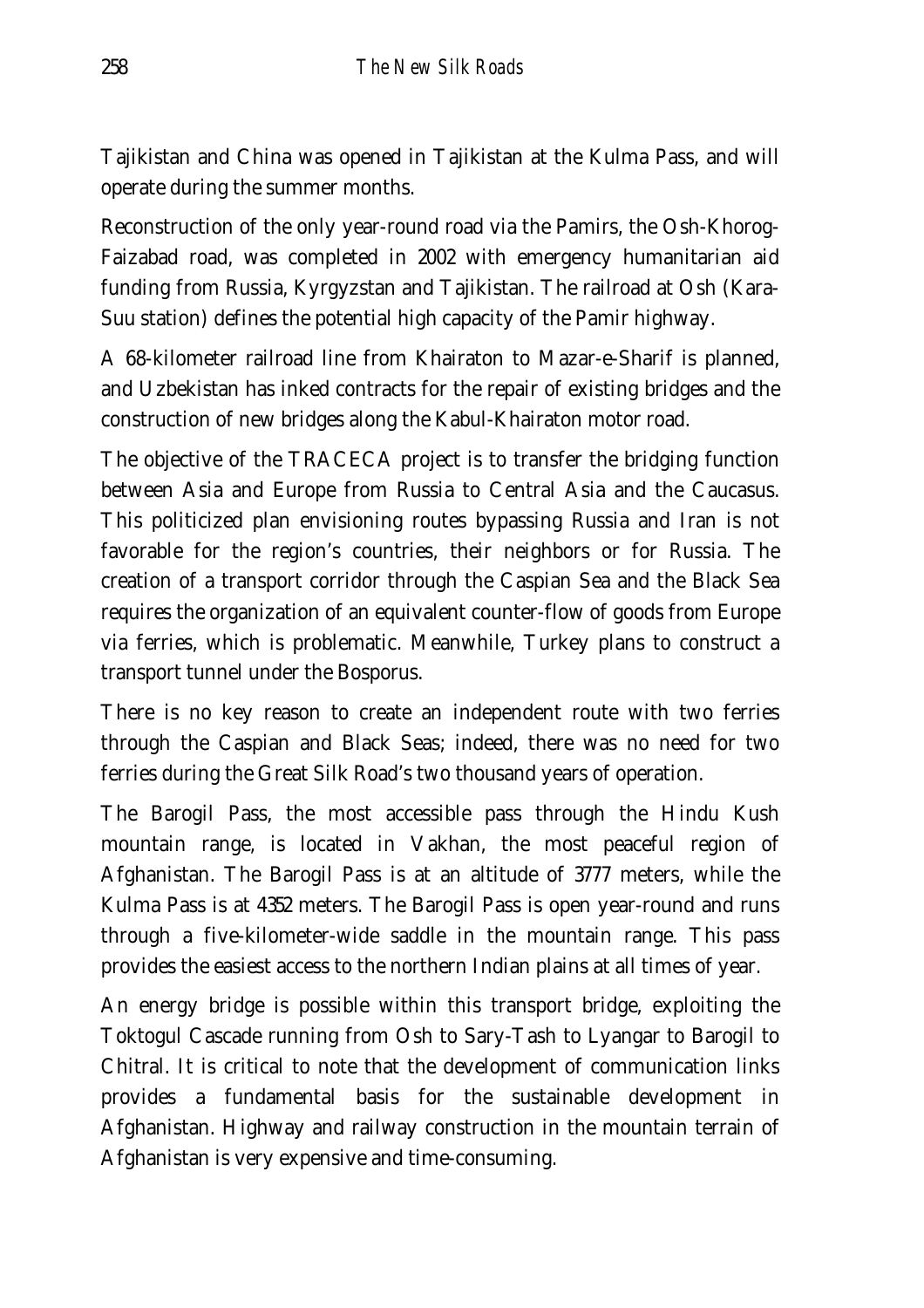In addition to developing telecommunications, there is a need to build power transmission lines in the immediate future. Only 5 percent of Afghanistan's demand for electricity is currently being met, and only 6 percent of Afghan citizens have access to electricity—most of them being urban residents. Lack of electricity hampers industrial development and the growth of other sectors, leaving most of the population with no alternative to the agricultural employment. Yet all neighboring countries, except China and Pakistan have well-developed electric power systems and can supply electricity to Afghanistan. Furthermore, all post-Soviet countries, regardless of whether or not they border Afghanistan, could also supply Afghanistan with electricity. This is possible via an interconnected power system built during the Soviet era.

The idea of the TRACECA project has existed for 13 years, and the idea of reestablishing the Great Silk Road has been around for nine years. During this time, the transportation volume has increased 25 percent, an annual growth of about 2 percent. If such low growth rates remain, the larger project will be a long time in coming.

During the past fifty years, the thickness of the ice over the northern seas has halved and is decreasing 3 percent every ten years; regular trade navigation along the North Pole may be possible by 2010. This northern seaway would reduce the sea route from Europe to Japan and China by half and would be 1.6 times less expensive than other modes and routes of transport.

It will be a long time before Afghanistan has the infrastructure needed to make it an alternative route connecting Russia, China and Iran. Transport via Iran is the optimal route for Caspian oil. In any case, transport communications must pass through Pakistan in order to reach the Indian Ocean; thus, it is unrealistic to exclude Pakistan and Iran from any proposed Partnership on Cooperation and Development in Greater Central Asia.

According to many authors, maintaining the integrity of a polycentric integration union is possible only when the development of integrative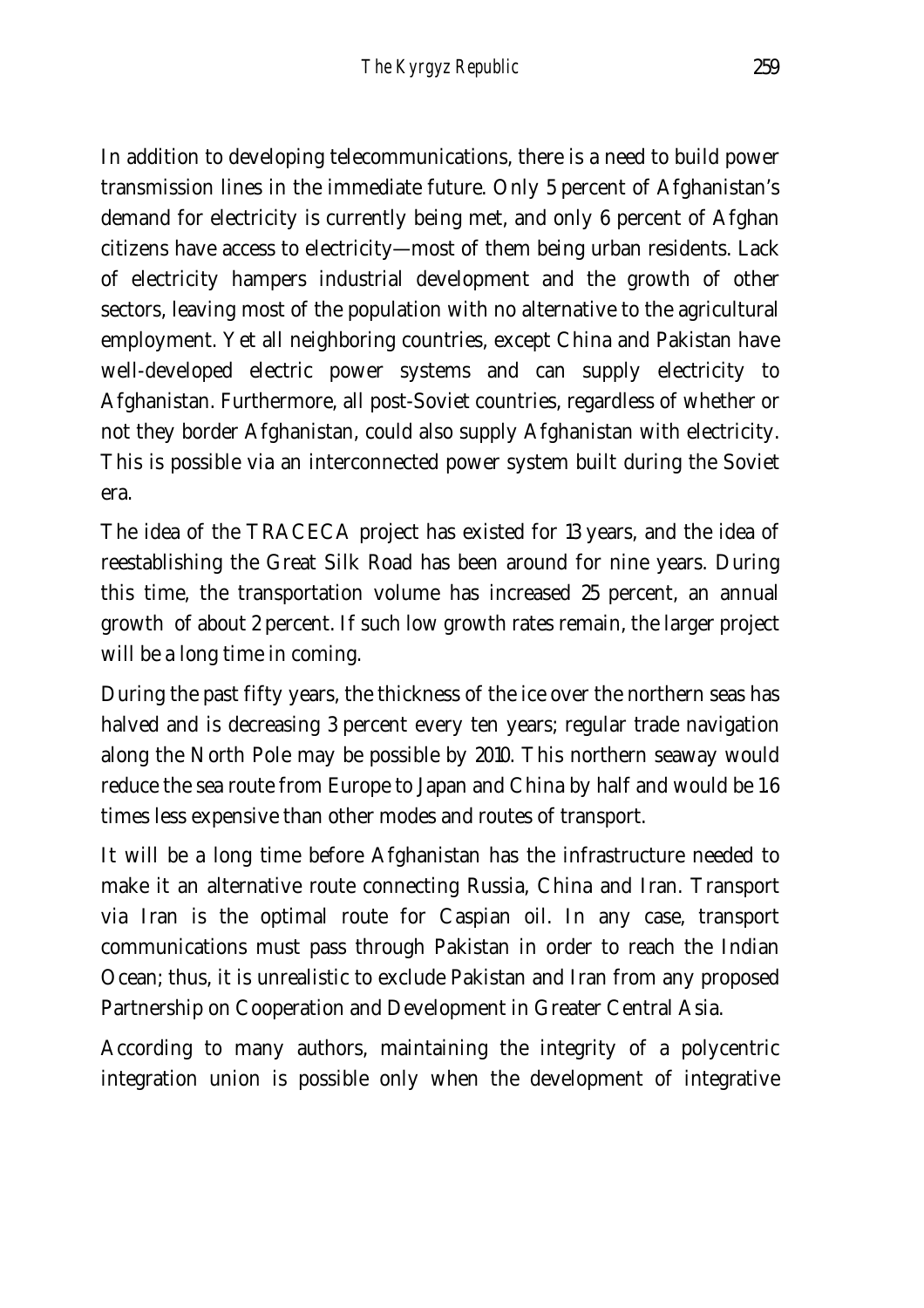infrastructure has priority over economic development.<sup>7</sup> Infrastructure supporting transport is key to developing social infrastructure, and thus is critical for improving stability and fighting poverty in Afghanistan and throughout the region.

#### Legal and Institutional Issues

The Regional Trade Facilitation and Customs Cooperation Program (RTFCCP) started in 2002 aims to facilitate the reform of customs bodies. It is developing member countries in East and Central Asia. The RTFCCP has a three-part strategy to facilitate trade: modernization of customs infrastructure, including legal and material elements; development of auxiliary customs infrastructure by involving private customs brokers in trade facilitation; and solving common member problems and assisting with country-specific issues.

A project proposed under the RTFCCP is a regional effort to develop the infrastructure of customs border checkpoints in Kyrgyzstan and Tajikistan, with financial support from the ADB. The project's objectives are to improve customs processing at primary border checkpoints, to donate equipment for customs operations and the prevention of smuggling, and to facilitate training and encourage cooperation between border agencies.

Joint customs control and handling of cargoes at borders is acknowledged to be a key means of facilitating trade. But the joint handling of cargoes at border crossings requires a high degree of harmonization between customs entities, and might require the expansion of jurisdiction to the territories of adjacent countries, which must usually be ratified by legislatures of the countries involved.

#### International and Bilateral Treaties

 $\overline{a}$ 

Kyrgyzstan acceded to the World Trade Organization (WTO) on November 20, 1998 and grants most-favored nation status (MFN) to other WTO

 $7$  V.N. Knyaginin. Report for organizational and activity game "Projecting of institutions and technologies of strategic management of the Republic of Armenia", Yerevan, 2002, p.9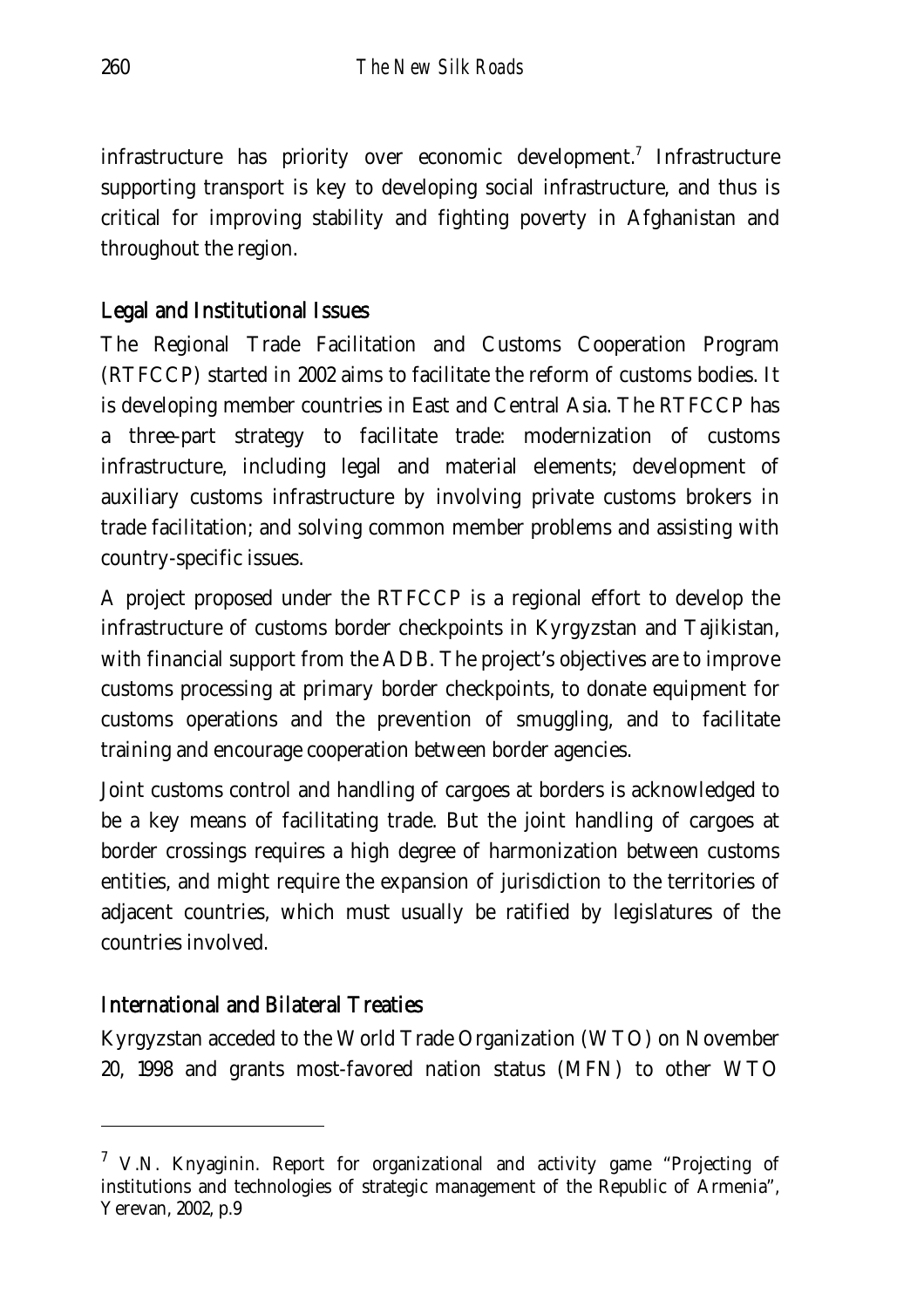member-countries. By joining the WTO, Kyrgyzstan established a stable and predictable tariff regime. This includes two types of service restrictions: nationally based restrictions and restrictions on market access. However, no restrictions on the services area were instituted. Kyrgyzstan applies the most liberal foreign trade regime among CIS states and has eliminated restrictions on the participation of foreign capital in insurance companies. There are no restrictions on the import or export of currency and enterprises are free to trade. State and private enterprises can engage in import and export operations without special registration or restrictions, except for cases involving goods subject to import or export licensing in accordance with world practice.

Trade with Tajikistan and Uzbekistan occurs under the framework of bilateral Free Trade Agreements (FTAs). The basis for all bilateral FTAs was established by the Agreement on the Creation of Free Trade Areas, signed by the heads of CIS countries on 15 April 1994, and by the Protocol on Amending and Adding the Agreement, signed on 2 April 1999. These agreements stipulate that trade is not subject to customs duties, taxes or fees, or quantitative restrictions. The FTAs created a regional trade regime without customs duties or quantitative restrictions *de jure*. However, Uzbekistan is an exception. It applies exemptions from free trade treatment on goods produced in Kyrgyzstan under a free trade regime exemptions protocol enacted on 25 December 1996. These exemptions, approved by resolutions of the Cabinet of Ministers of Uzbekistan, provide for export duties on a number of goods and entail various non-tariff regulations on exports and imports.

Joint Intergovernmental Commissions, chaired by governmental members, were formed to increase foreign trade. Problems and possible solutions to problems of cooperation are considered during commission meetings.

#### Barriers to Trade Development

Kyrgyzstan has signed a number of agreements within CIS, ECO and the East Asia Economic Caucus (EAEC) that stipulate common principles and terms of transit across the territories of the signatory states.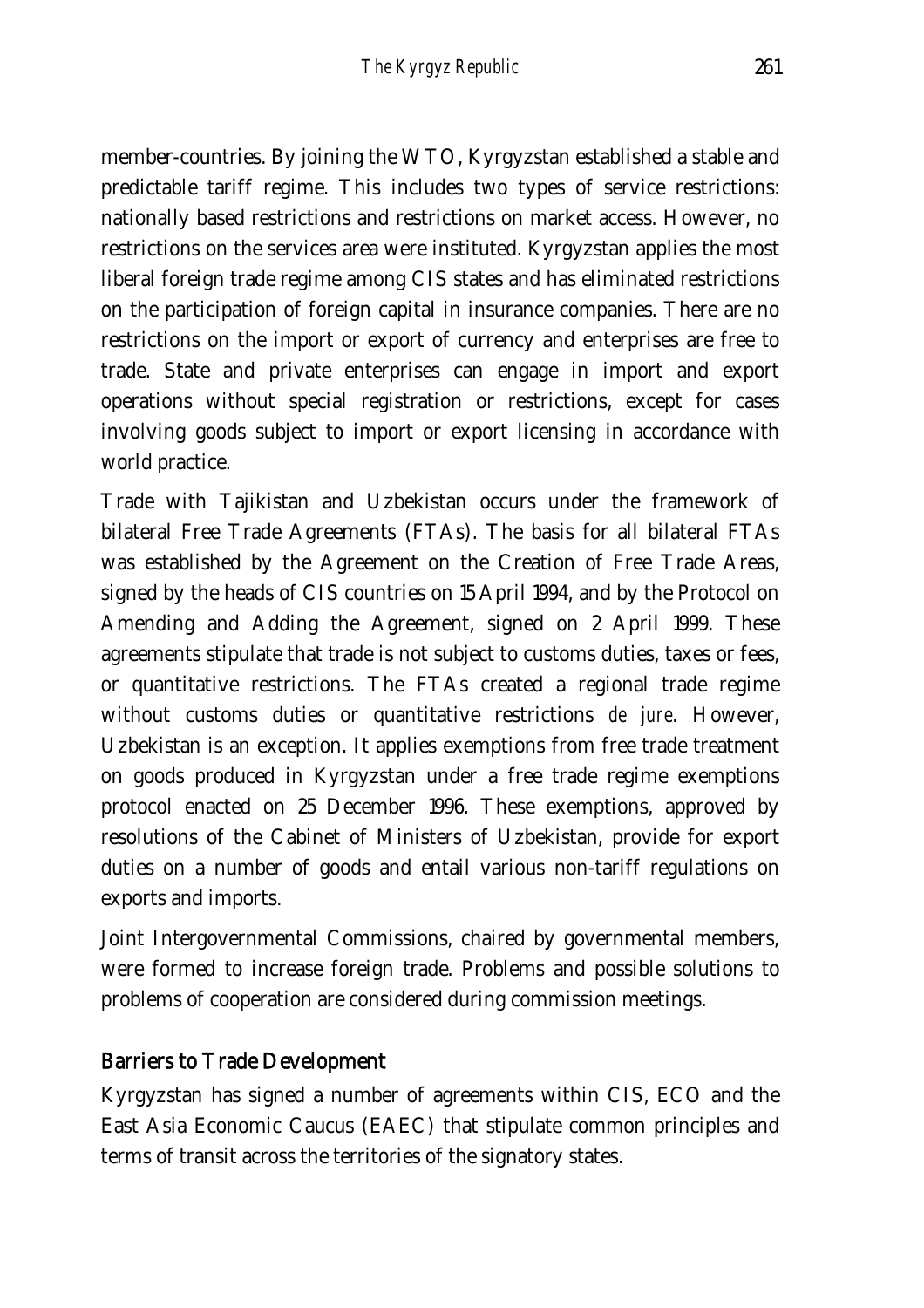Article 8 of the Agreement on Transit Via Territories of CIS Member-Countries of 4 June 1997 states that means to ensure the transit of goods shall be granted to exporters, importers or carriers in a country of transit under conditions no worse than those available to national exporters, importers or carriers.

The 1998 Agreement between countries that signed the Agreement on Formation of the Transport Union on International Motor Traffic was established within the framework of the EAEC. Article 6 of the agreement stipulates that goods transported by motor vehicle between the territories of signatory countries or within the Transport Union shall be exempt from permits.

Under Article 11 of the agreement passengers and cargo, as well as transport vehicles, shall be exempt from taxes and fees for the use or maintenance of roads, except for toll fees, and then only if toll-free roads are available. This agreement has not yet been ratified by Kazakhstan.

The agreement between the customs bodies of Kyrgyzstan and Uzbekistan "On Further Development of Cooperation in Mutual Aid in Customs Affairs" of 26 May 1998 envisages that in transit traffic only excisable goods will be subject to customs. Obviously the levying of additional fees on motor carriers would curtail the development of regional trade and economic relations.

Various issues regarding joint water supplies and regional energy resources can impact electric power supply. Issues related to economic relations and the use of water and fuel-energy resources are regularly considered by the heads of state in Central Asia and the Caucasus countries.

In addition to a visa regime that restricts trade and economic relations, Uzbekistan unilaterally imposed high excise tariffs and non-tariff barriers on a range of Kyrgyz goods—clearly the FTA is not always implemented properly. For instance, beginning in 2000 Uzbekistan unilaterally suspended observance of the Agreement on International Road Traffic enacted on 4 September 1996, and started levying a \$300 fee for passage through Uzbek territory and a 200 Euro fee for customs escorting of Kyrgyz motor carriers. This action was taken despite the agreement signed between the customs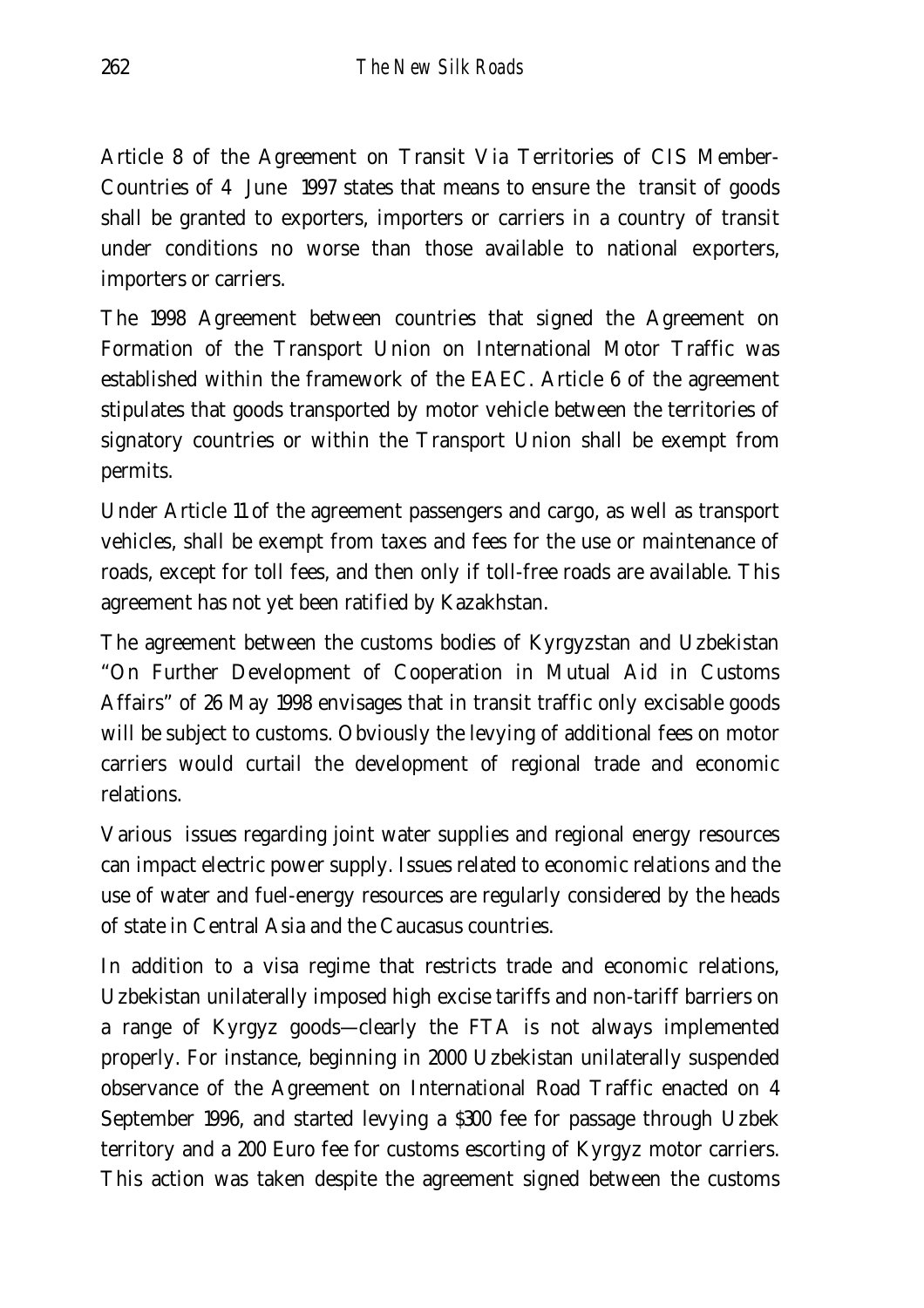bodies of Kazakhstan, Kyrgyzstan and Uzbekistan on 26 May 1998 and has negatively affected Kyrgyz exports to Uzbekistan.

These problems were addressed during joint meetings of the Intergovernmental Kyrgyz-Uzbek Commission on Bilateral Cooperation. The Uzbekistan cabinet adopted Resolution #247 on 15 May 2001 ending the levying of temporary excise rates on goods imported from the Kyrgyz Republic. This decision partially resolved the issue of Kyrgyz motor carrier transit through Uzbekistan.

Bureaucratic barriers are increasingly prevalent, however, and have become principal obstacles to trade. Current non-physical barriers fall into three categories: barriers related to border crossings; barriers of a fiscal and bureaucratic nature; and barriers created by officials with the aim of personal profit.

The first category of barriers include:

- Permits for entry and exit, transit, and transport from and to third countries;
- Visas requirements;
- Requirements for paid parking during customs formalities, for instance, if a person is detained for a customs violation, a parking fee is levied on the carrier;
- Prohibition on the transit of particular cargoes;
- Examination of transit cargoes;
- Customs deposit and customs formalities of goods, not subject to excise rate;
- Repeated weighing of cargoes.

The second category of barriers includes:

- Insurance of transport vehicles and crew;
- Ecological and sanitary fees;
- Services of various brokers:
- Various fees established by local government bodies.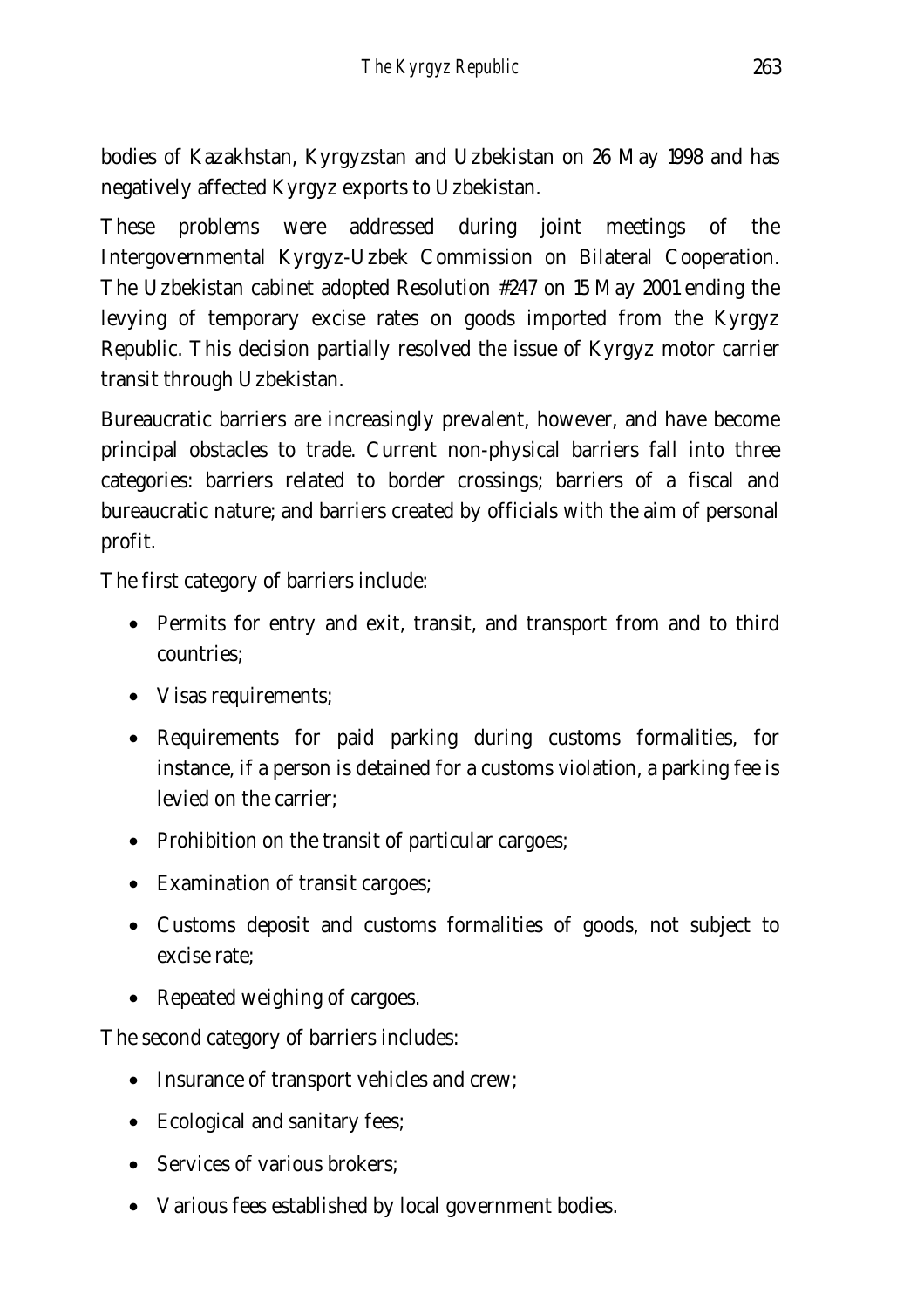The third category of barriers includes actions of officials of law enforcement and fiscal bodies for the purpose of personal enrichment, i.e corruption.

The immediate outcomes of such barriers include:

- Financial costs: Transport operators must pay numerous fees and duties, and raise transport fees accordingly. This reduces the amount of imported goods that the population and national enterprises can purchase, while domestic goods also become less competitive in world markets.
- Protectionism of national transport operators may lead trade partners to take punitive measures and create transport blockades.
- Maximal and bureaucratically enforced safety measures decrease movement across borders, thereby reducing the exchange of goods and lowering overall trade.
- When intensive control of documentation is maintained in the interests of ensuring traffic safety, the effect can be the opposite of that intended, due to higher traffic density and long waiting times in queues.

The long-term effects of these measures include:

- A drop in foreign investments, increasing economic isolation as potential trading partners are dissuaded by a country's bureaucratic trade barriers;
- A reduction in international trade, and the lowering of state tax revenue, leading to budget deficits;
- Unfulfilled commitments undertaken as conditions of WTO membership.

Together, these bureaucratic barriers form a dense obstacle to the development of motor transport and pose a serious threat to overall economic development.

The cost of eliminating these barriers is difficult to assess, although a recent initiative has defined the necessary level of financing. The World Bank implemented a Governance Structural Adjustment Credit (GSAC) in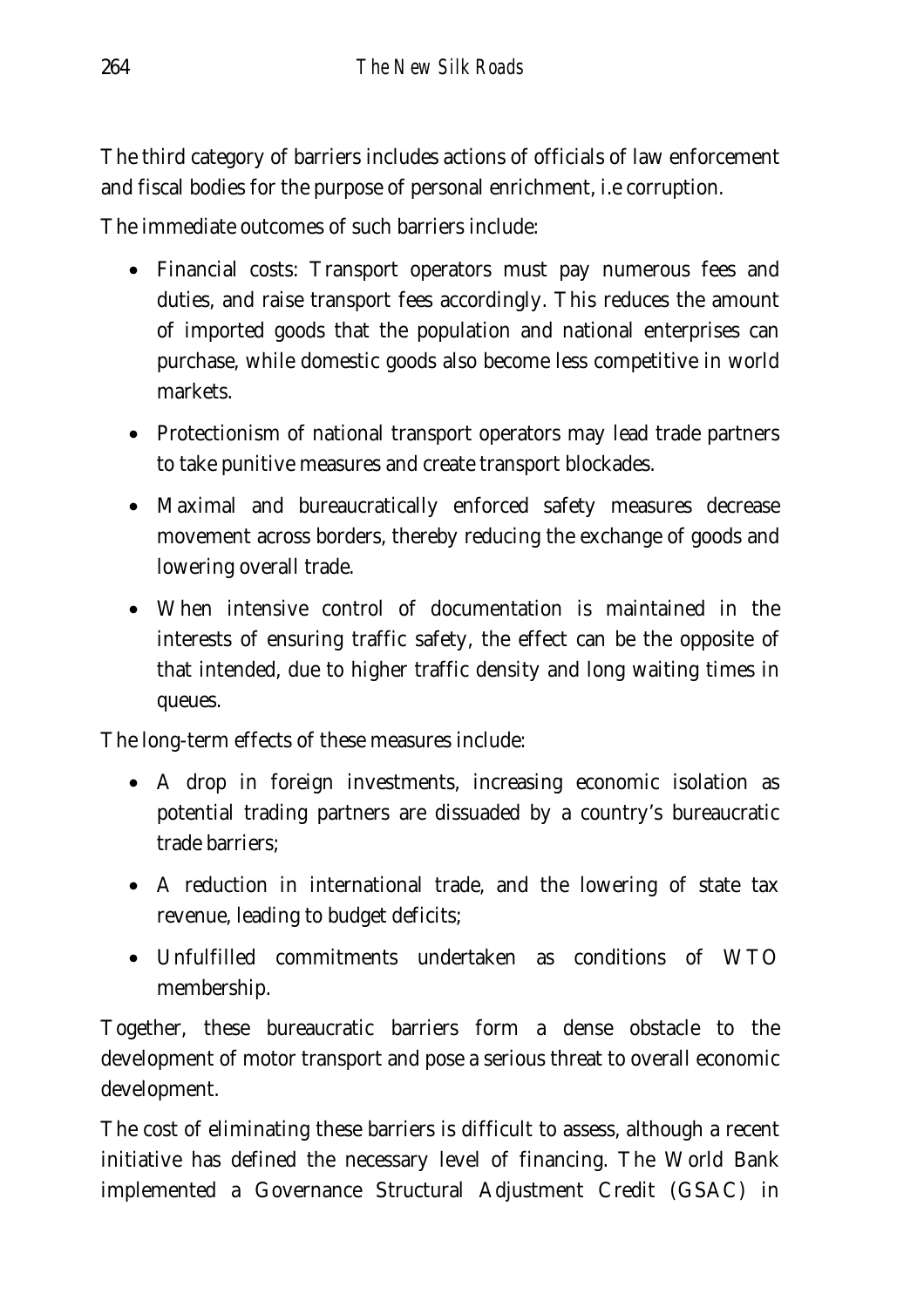Kyrgyzstan over three years at a cost of \$10 million. The initiative was carried out within the framework of the proposal on "Formation of Good Governance in Kyrgyzstan," and other programs. The GSAC enabled Kyrgyzstan to boost its rating in the Transparency International's corruption index rating by ten points.

#### Projected Benefits to Kyrgyzstan from the Removal of Regional Trade **Barriers**

There have been various evaluations of the economic benefits that Kyrgyzstan would realize from the removal of trade barriers. A group of International Monetary Fund economists determined that trade barriers imposed by Kyrgyzstan's neighbors have had a highly negative impact on its export industry.<sup>8</sup> Another report states that a 50 percent reduction of tariffs and trade margins in Kazakhstan and Kyrgyzstan would increase Kyrgyzstan's real GDP of by 55 percent. $^9$ 

This paper evaluates the impact that the transport barriers of neighboring countries have on Kyrgyzstan's economic development.10 Despite the efficiency of rail transport, it is not heavily used due to Kyrgyzstan's small export volume. Hence, 95 percent of exports are shipped by trucks.<sup>11</sup> Several road transport companies were surveyed regarding the costs they incur when transporting goods into countries neighboring Kyrgyzstan. These expenses are summarized in Tables F.

 $\overline{a}$ 

 $^8$  http://www.akipress.kg/ Accessed on AKIpress May 5 2006.

<sup>9</sup> Johannes Linn, et al. Central Asia Human Development Report: Bringing Down Barriers, Bratislava: UNDP Regional Bureau for Europe and the Commonwealth of Independent States, 2005, p. 4.

<sup>&</sup>lt;sup>10</sup> This section also considers trade flows into Russia; trading with Russia causes Kyrgyz exporters to incur major costs in Kazakh territory.<br><sup>11</sup> Ministry of Transport and Communication of the Kyrgyz Republic, " Draft of the

Concept of Kyrgyzstan Development as a Transit Country for the Period up to 2020.", Bishkek, 2006.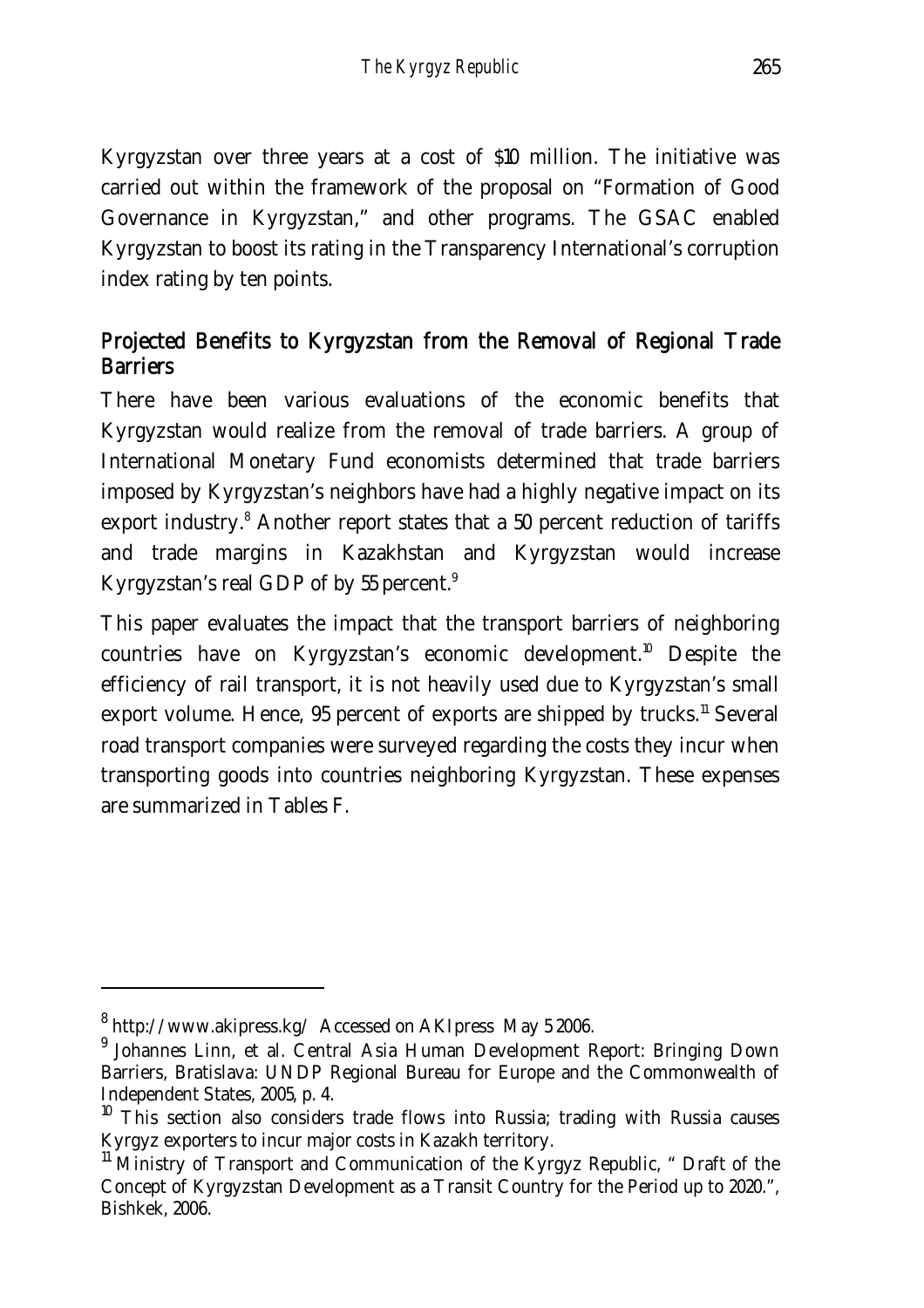|                                                                                                         | <b>Bishkek-</b><br><b>Dushanbe</b> | <b>Bishkek-</b><br><b>Tashkent</b> | <b>Bishkek-</b><br>Ashgabat | <b>Bishkek-</b><br><b>Kabul</b> | <b>Bishkek-</b><br>Ekaterinburg | <b>Bishkek-</b><br>Almaty |
|---------------------------------------------------------------------------------------------------------|------------------------------------|------------------------------------|-----------------------------|---------------------------------|---------------------------------|---------------------------|
| Transportation services,<br>total                                                                       | 2900                               | 1000                               | 3300                        | 3500                            | 2200                            | 700                       |
| <b>Escort and storage</b><br>(customs terminal<br>services) 5%                                          | 145                                | 50                                 | 165                         | 175                             | 110                             | 35                        |
| <b>Expenses for gasoline</b>                                                                            | 145                                | 50                                 | 165                         | 175                             | 110                             | 35                        |
| Depreciation (0.0833 per<br>day)                                                                        | 817                                | 233                                | 1167                        | 1167                            | 233                             | 233                       |
| Customs fees (5%)                                                                                       | 145                                | 50                                 | 165                         | 175                             | 110                             | 35                        |
| Wage of a driver                                                                                        | 100                                | 50                                 | 100                         | 150                             | 100                             | $\overline{30}$           |
| Profit of a transportation<br>company (30%)                                                             | 870                                | 300                                | 990                         | 1050                            | 660                             | 210                       |
| <b>Estimate</b>                                                                                         |                                    |                                    |                             |                                 |                                 |                           |
| <b>Direct transportation</b><br>expenses                                                                | 1932                               | 633                                | 2422                        | 2542                            | 1103                            | 508                       |
| <b>Customs expenses</b>                                                                                 | 290                                | 100                                | 330                         | 350                             | 220                             | 70                        |
| Non-compulsory<br>payments (bribes)                                                                     | 678                                | 267                                | 548                         | 608                             | 877                             | 122                       |
| Decrease of tariffs of<br>transportation<br>companies due to the<br>strengthening of the<br>competition | 290                                | 100                                | 330                         | 350                             | 220                             | 70                        |
| Possible decrease: tariffs<br>in USD                                                                    | 1548                               | 567                                | 1538                        | 1658                            | 1537                            | 332                       |
| Percentage of total<br>expenses                                                                         | 53.4%                              | 56.7<br>%                          | 46.6%                       | 47.4%                           | 69.8<br>$\%$                    | 47.4%                     |

*Table F: Goods Transportation Costs\* (per one 80 cubic meter van)*

\*Data from survey of transportation companies. Interviews were conducted by IRT employees.

Bribes and fees make up the largest share of non-compulsory expenses. Depending on the route, these expenses reach 16 to 40 percent of the cost of goods delivered. The next largest expense is customs escorting and goods storage, including customs terminal services and customs fees; this expense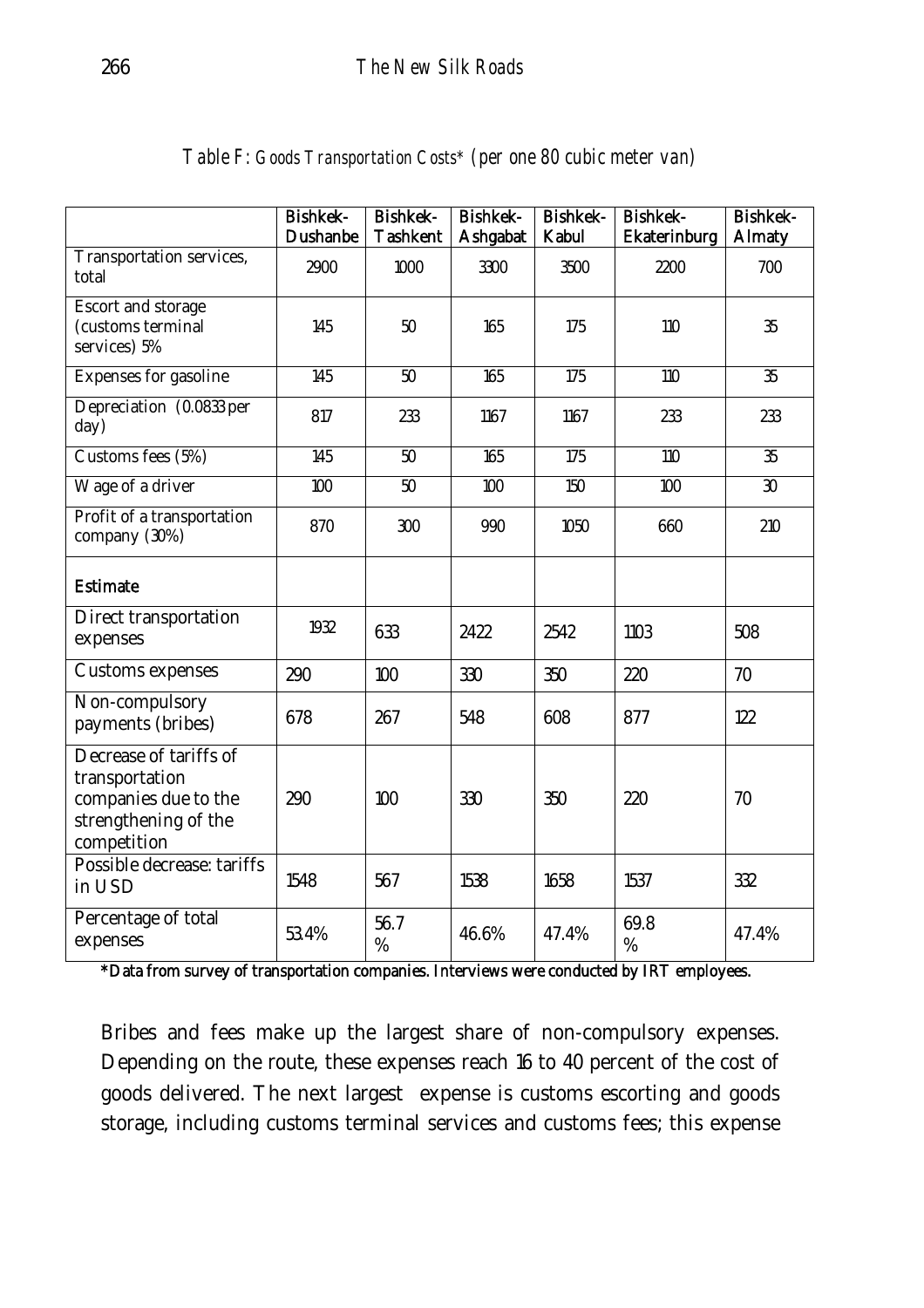amounts to 10 percent of the cost of goods.<sup>12</sup> Another important yet often overlooked trade barrier arises from the restrictions on competition and imperfect market mechanisms in a given sector; this inflates transport tariffs. The exclusion of non-compulsory transport expenses would lower costs 46 to 70 percent, depending upon the route. This decrease in tariffs would facilitate economic development in Kyrgyzstan, where roads are the major trade routes.

Projected benefits resulting from the removal of these barriers are based on an evaluation of the transport compound of export and import trade flows was made using "input-output" models.<sup>13</sup> Data on the growth of export inflows and the reduction in the cost of imports for major Kyrgyz industries are presented in Tables F and G.

It is estimated that the removal of barriers to motor vehicle transport would boost export earnings by 1.7 percent of the export cost and by 2.5 percent for Greater Central Asian countries and Russia. As the share of gold in Kyrgyzstan's exports reaches 40 percent, removing the barriers will have an even greater economic impact. The removal of barriers will have also have more influence on certain priority industries, including textile.

|                                                                                                                    | By all countries |                                                                                             | By five countries |               |  |
|--------------------------------------------------------------------------------------------------------------------|------------------|---------------------------------------------------------------------------------------------|-------------------|---------------|--|
| Industries                                                                                                         | Growth           | Export                                                                                      | Growth            | <b>Export</b> |  |
|                                                                                                                    | rate             | structure<br>structure<br>rate<br>5.9%<br>0.2<br>1.5<br>23.5%<br>6.3<br>9.0%<br>5.2<br>5.1% |                   |               |  |
| Textile and apparel industry, leather<br>manufacture and articles thereof;                                         |                  |                                                                                             |                   |               |  |
| Production of charred coal, oil refining,<br>chemical industry and manufacturing of<br>rubber and plastic articles |                  |                                                                                             |                   |               |  |
| Manufacturing of non-metal mineral<br>products                                                                     | 5.3              | 7.3%                                                                                        | 5.3               | 29.4%         |  |
| Machinery and equipment manufacturing                                                                              | 1.8              | $6.0\%$                                                                                     | 1.7               | 14.3%         |  |
| Total in the economy                                                                                               | 1.7              | 100.0%                                                                                      | 2.5               | 100.0%        |  |

*Table G: Increase of Export Earnings due to Barriers' Removal 2002 case study, in thousand USD* 

 $\overline{a}$ 

 $12$  Tax payments are not included; taxes are not considered to be barriers, although they complicate trade.

 $13$  It is assumed that barriers have a symmetric character, i.e. specific costs are applicable to both exports and imports. Simulation calculations were made using 2002 data, which is the most recent available information for the "costs-production" model.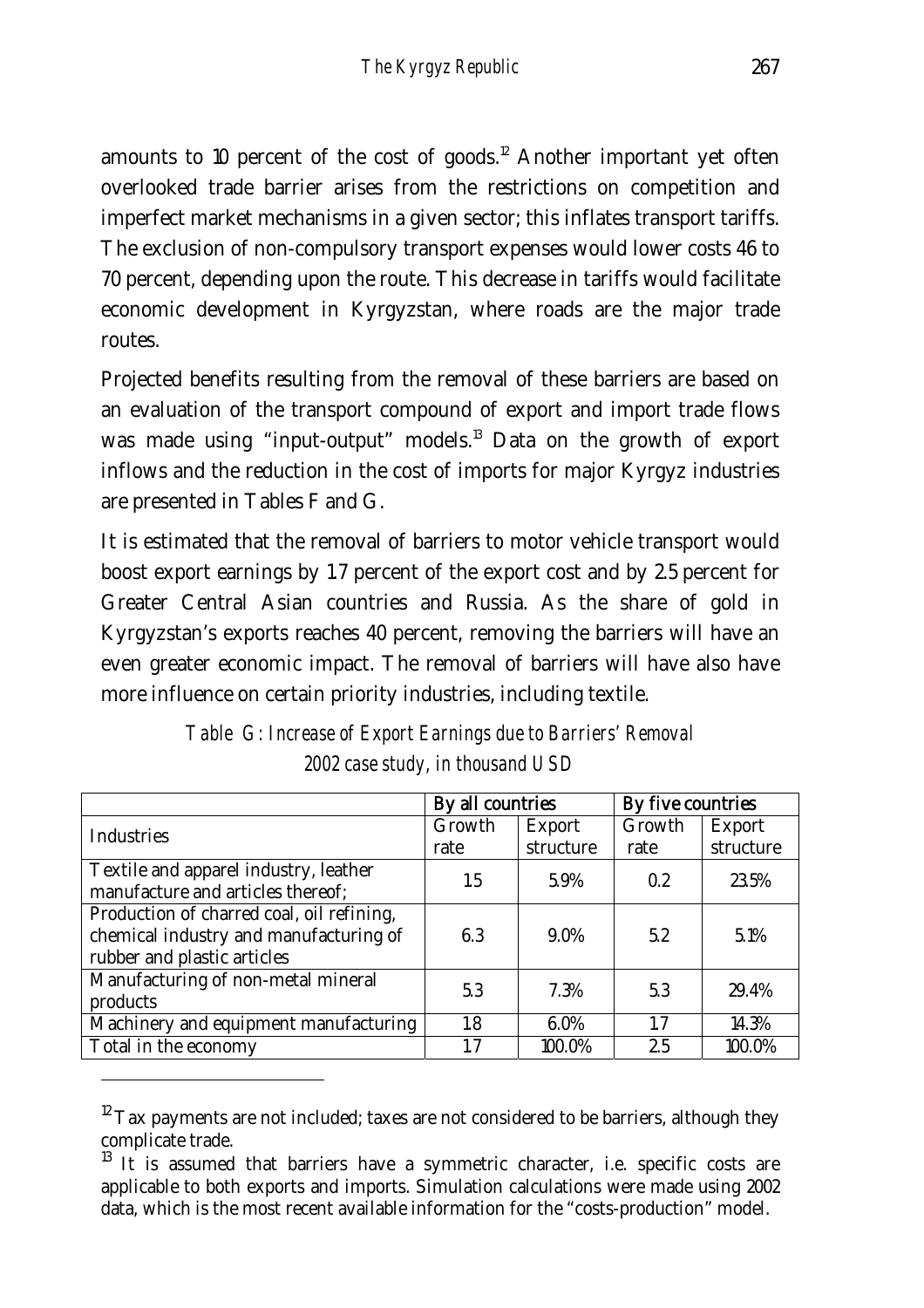The removal of trade barriers is projected to have an overall impact equal to 2.7 percent of total Kyrgyz imports and 3.7 percent for Greater Central Asia and Russia. Furthermore, the elimination of barriers will greatly improve regional trade relations, intensifying the process of integration.

|                                    | By all countries |               | By five countries |               |
|------------------------------------|------------------|---------------|-------------------|---------------|
| <b>Industries</b>                  | Growth           | <b>Export</b> | Growth            | <b>Export</b> |
|                                    | rate             | structure     | rate              | structure     |
| Exploitation of coal, raw oil and  | $-2.0$           | 8.0%          | $-2.0$            | 18.5%         |
| natural gas                        |                  |               |                   |               |
| Textile and apparel industries,    | $-1.4$           | 6.1%          | $-1.4$            | 1.0%          |
| leather manufacturing and products |                  |               |                   |               |
| Production of charred coal, oil    |                  |               |                   |               |
| refining, chemical industry and    | $-5.9$           | 24.7%         | $-5.8$            | 48.6%         |
| rubber and plastic manufacturing   |                  |               |                   |               |
| Manufacturing of other non-metal   | $-4.9$           | 1.3%          | $-4.9$            | 3.1%          |
| mineral products                   |                  |               |                   |               |
| Machinery and equipment            | $-1.8$           | 17.9%         | $-1.9$            | 7.2%          |
| manufacturing                      |                  |               |                   |               |
| Total in the economy               | $-1.0$           | 100%          | $-3.7$            | 100%          |

*Table H. Import Cost Reduction Due to Barrier Removal 2002 Case Study, in Thousand US\$* 

The benefits from the removal of trade barriers will be evenly distributed throughout Kyrgyzstan's economy (see Table I), resulting in a projected GDP growth rate of 2.3 percent.<sup>14</sup> The dominant industries will be able to increase GDP by 0.5 to 4.4 percent. Industries with currently insignificant statistical impacts on the economy will receive a greater stimulus for development, with growth ranging from 8.8 to 92.5 percent. This is due to the small scale of these industries at present, and the fact that their development is highly dependant on transport costs. The removal of barriers will stimulate less developed industries, in turn diversifying and strengthening Kyrgyzstan's economy as a whole.

 $\overline{a}$ 

<sup>&</sup>lt;sup>14</sup> Estimates are based on 2002 data, the increase for 2006 will be greater due to increased production volumes.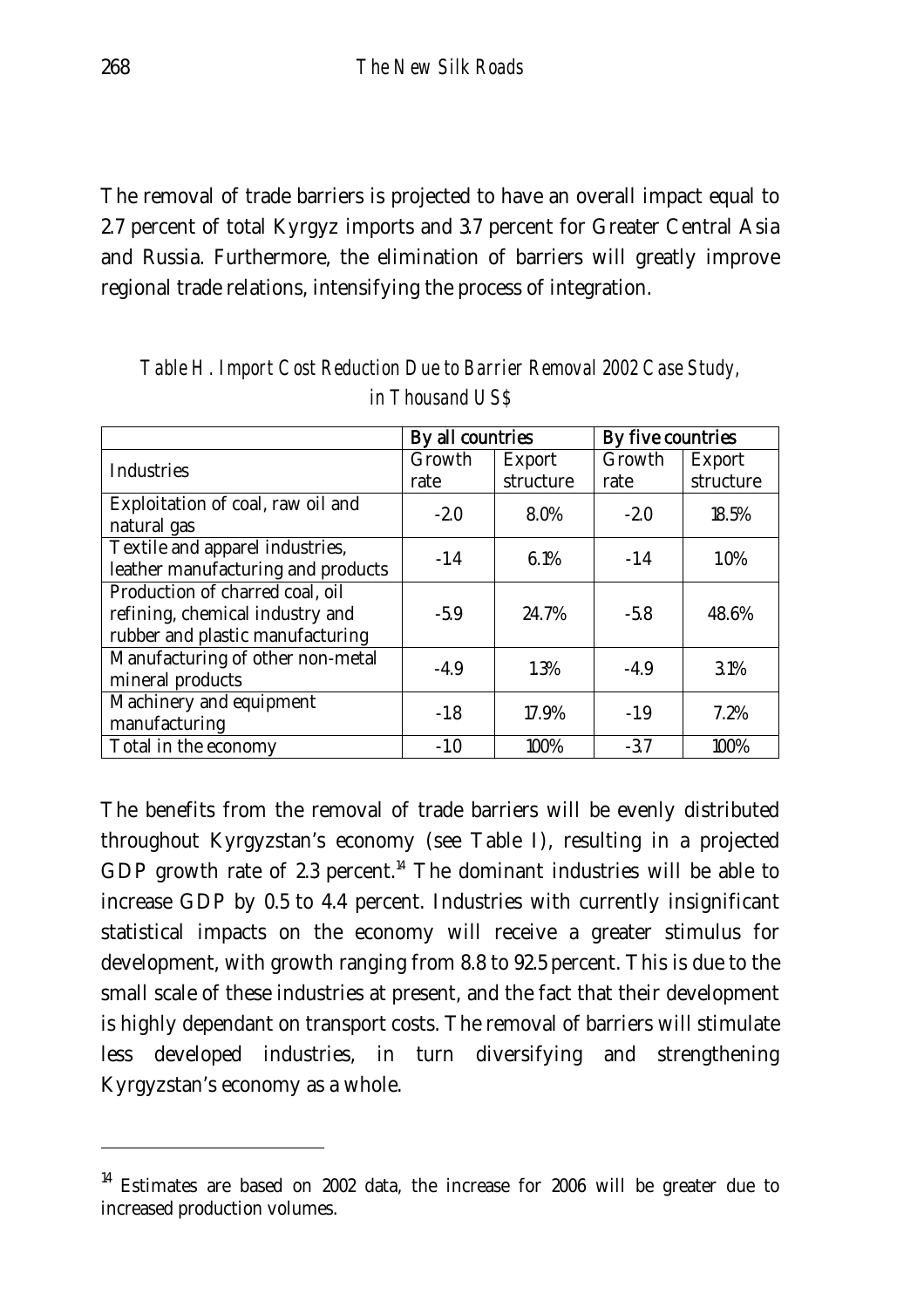| Dominant Kyrgyz industries                         | Industry |
|----------------------------------------------------|----------|
|                                                    | Growth   |
| Agriculture, hunting and forestry                  | 0.5      |
| Production of food stuff and tobacco               | 1.2      |
| Metallurgic industry                               | 0.7      |
| Production and distribution of electrical power    | 4.4      |
|                                                    |          |
| Industries with insignificant average weight       |          |
| Coal, raw oil and natural gas production           | 92.5     |
| Other mining industries                            | 62.3     |
| Production of wood and wooden articles             | 16.5     |
| Production of paper and carton, printing industry  | 9.5      |
| Production of charred coal, oil refining, chemical |          |
| industry and production of rubber and plastic      | 52.5     |
| articles                                           |          |
| Manufacturing of non-metal mineral products        | 8.8      |
| Manufacturing of ready-made metal articles         | 13.3     |
| Manufacturing of machinery and equipment           | 9.7      |
| Total GDP growth                                   | 2.3      |

| <b>Indicator</b><br>Tax base change |            | <b>Tax</b><br>rate | 2002      | Growth    |        |
|-------------------------------------|------------|--------------------|-----------|-----------|--------|
|                                     | Thous.Som  | %                  |           | Thous.Som | %      |
| VAT on export-import<br>operations  | $-1390689$ | 20                 | 3262902.7 | $-278138$ | $-8.5$ |
| VAT on domestic products            | 1772597    | 20                 | 1530776.1 | 354519    | 23.2   |
| Profit tax                          | 941060     | 10                 | 967614.3  | 94106     | 9.7    |
| Road tax                            | 3555992    | 0,8                | 336654.4  | 28448     | 8.5    |
| <b>Emergencies tax</b>              | 3555992    | 1.5                | 651344.4  | 53340     | 8.2    |
| Tax from turnover of retail         |            |                    |           |           |        |
| trade and services for the          | 123750     | 5                  | 410388.8  | 6188      | 1.5    |
| population                          |            |                    |           |           |        |
| Total, by tax group                 |            |                    | 7159680.7 | 258463    | 3.6    |

*Table J: Projected Kyrgyzstan Tax Revenue Growth* 

The above analysis suggests that the removal of barriers to trade will boost tax revenue growth to 3.6 percent (see Table J), while income from exportimport operations due to the improvement of trade balance will also grow. The growth of export volumes will in turn increase tax revenue, specifically from profit and income taxes. However, it is difficult to evaluate this impact due to the difficulty of building elasticity curves.

In summary, the removal of trade barriers will result in: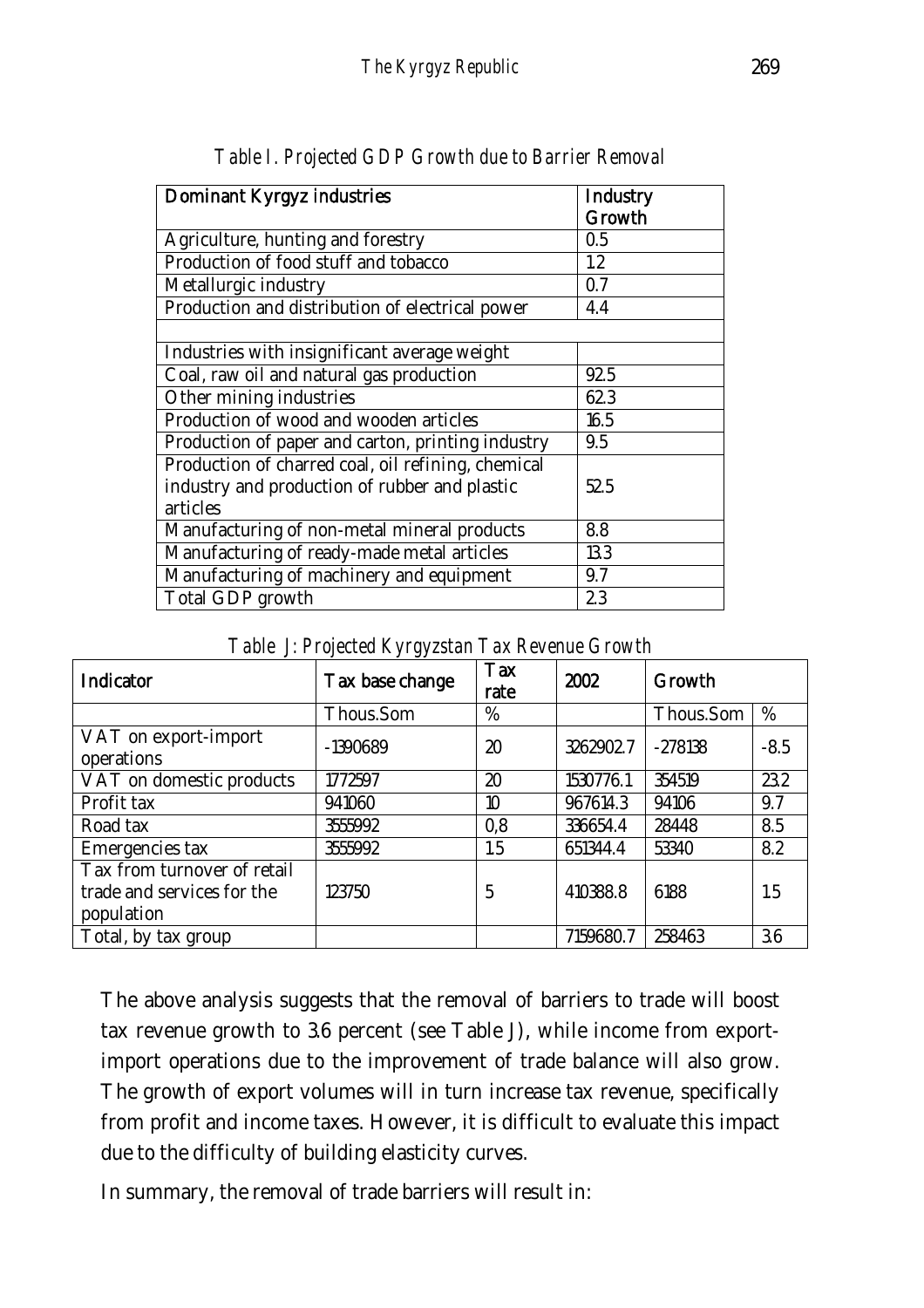- Growth of the domestic economy and of taxable income;
- Strengthening of integration tendencies within Greater Central Asia;
- Greater balance in economic growth and improved economic diversification through the stimulation of weak sectors;
- Greater export volumes from priority industries.

# Means and Costs of Removing Trade Impediments

The following recommendations derive from the above analysis of barriers to trade in Greater Central Asia.

#### *1. Security Recommendations*

Regional trade development is impossible until the main security issues are resolved. The OSCE, SCO, Pakistan and Iran should participate in this process, and Afghanistan should join the OSCE.

#### *2. Recommendations on Infrastructure*

- The most effective way to boost trade is to improve transportation.
- The possibility of developing a regional transit system should be considered.
- The direction of transportation development should be determined: i.e. whether to focus on developing hubs or service corridors, or of upgrading existing infrastructure.
- A strategy for integration of various types of transport hubsand sea ports should be developed.
- New trunk highways designed to meet international standards should be constructed.
- New gas and oil pipelines and high-voltage electrical lines should be installed to increase the volume of energy resources transiting throughthe region.
- Communication lines should be expanded, and a regional fiber-optic network should be developed.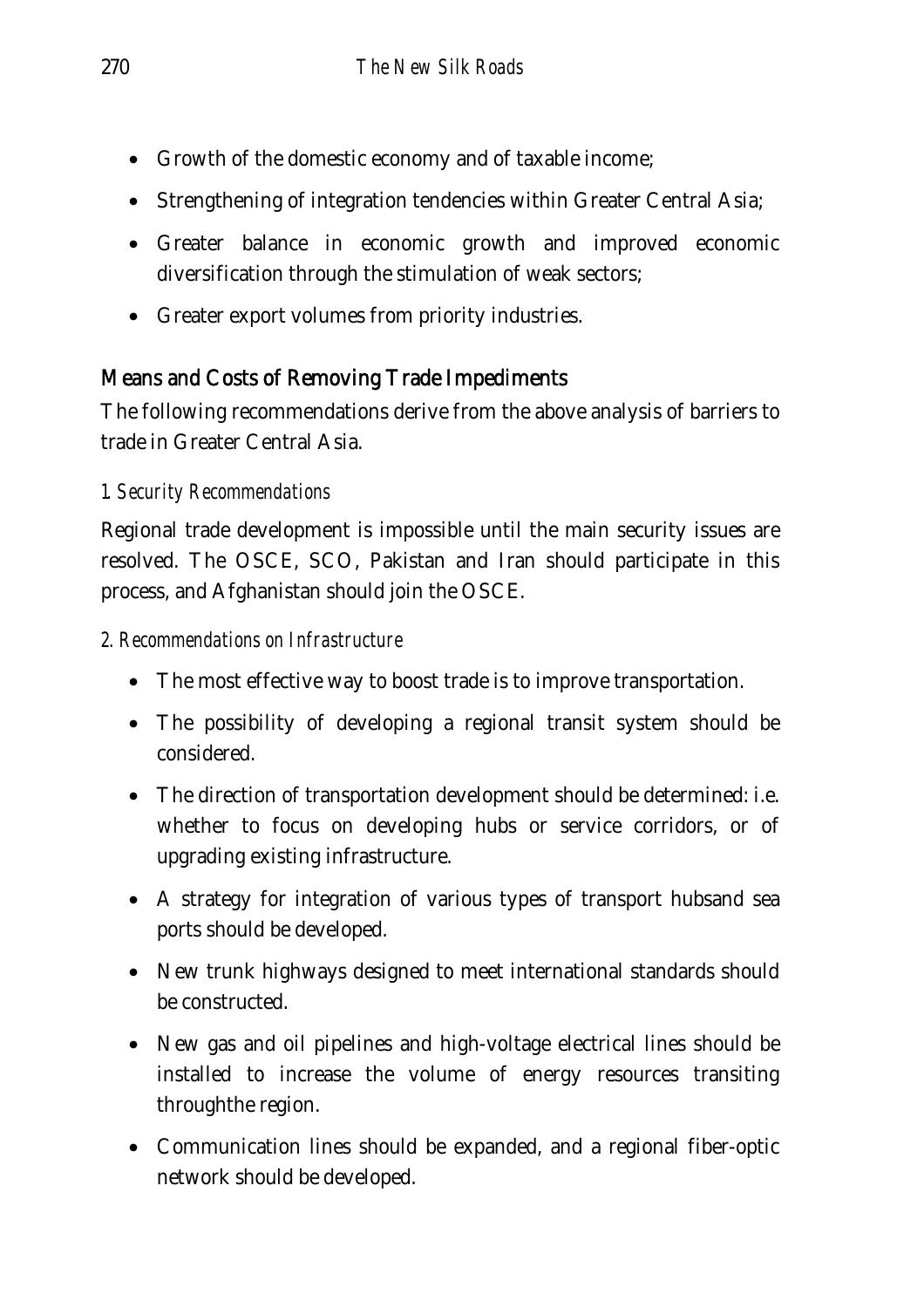- Cargo and passenger air equipment and facilities should be upgraded, and new airline companies created.
- The computerized transit systems of various countries should be studied to determine optimal solutions for Greater Central Asia.

#### *3. Recommendations on Legal and Institutional Issues*

- Countries of Greater Central Asia should join the Transport International Routière (TIR) Transit System.
- The transit agreement signed between Kazakhstan and the Kyrgyz Republic on 26 March 2004 was a significant step towards implementing transit initiatives. Accession to this bilateral transit agreement by other regional countries should be encouraged as an initial step toward creating a new system of regional transit.
- Insurance and banking systems should be mobilized to encourage the use of national vehicle stock in regional transport.
- Accession to major international conventions, and training to facilitate accession, is necessary for all the countries of the region.
- A common legal system should be developed to harmonize customs codes and procedures.
- Modern customs services methods, including risk management, should be encouraged.
- A unified transit system should be developed.
- Customs procedures should become more transparent and information technologies introduced to facilitate the exchange of data.
- For border trade, there should be inter-governmental agreements to identify settlements considered to be within a border territory, and to specify which goods produced in these territories shall be considered duty-free. This is particularly important to increase Kyrgyz trade with Uzbekistan.
- Customs bodies should not charge duties for border trade; this will be facilitated by a pre-approved list of allowed goods.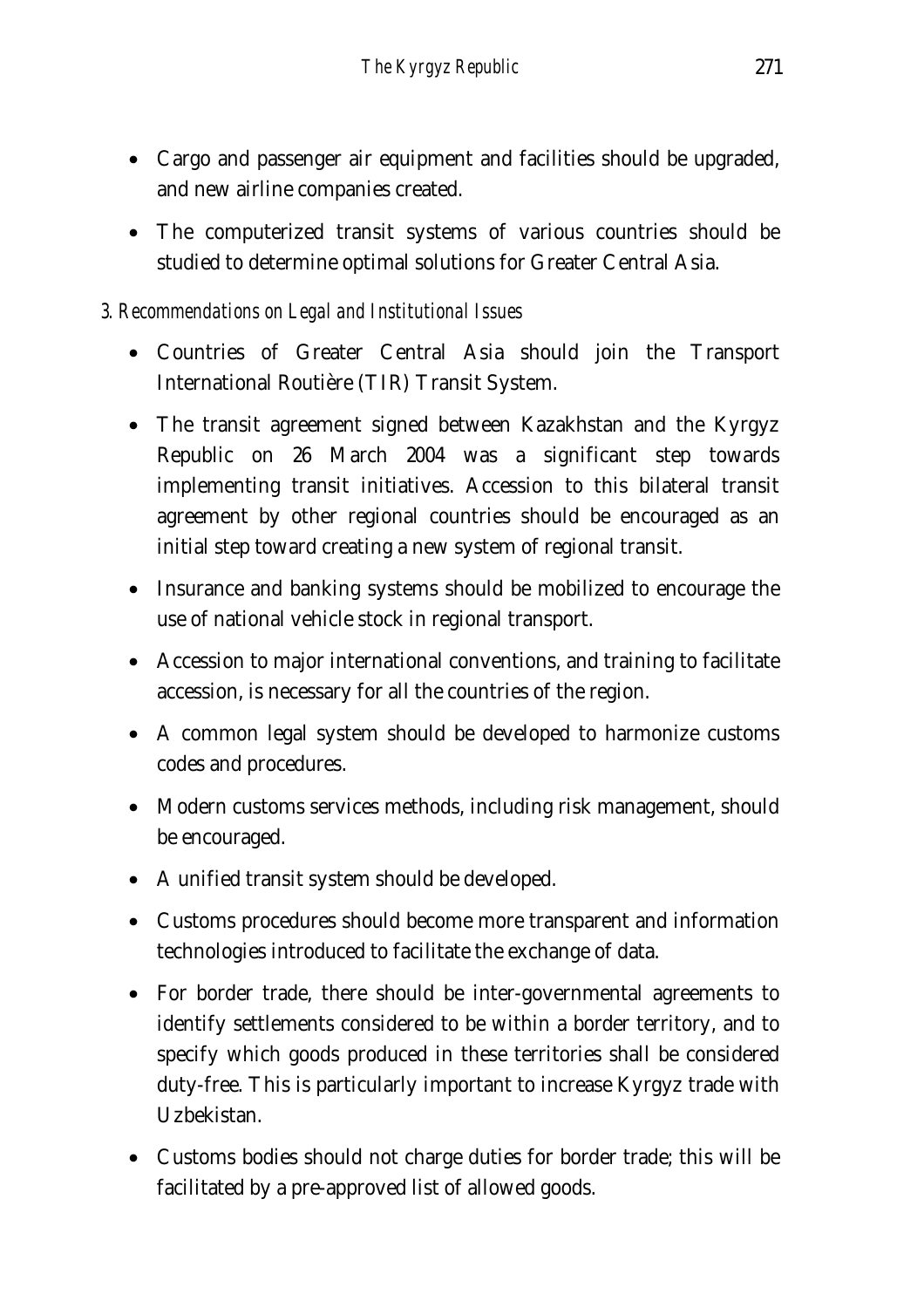- When borders significantly increase the cost of trade, simplified customs procedures, agreed upon documentation, introduction of electronic processing of documentation, and the creation of favorable conditions for progress should all be instituted.
- To intensify border trade and the opening of border trade centers, area governors could reach agreement within the framework of currently applicable agreements.
- Mechanisms for implementing decisions should be determined when signing inter-governmental agreements are signed, as should joint follow-on activities.
- To attract foreign investment and wider public support, policies and procedures should be clarified, streamlined and publicized.
- Consider extending the Convention on Preferences in Trade for Island States to intra-continental landlocked countries.
- *4. Recommendations on Bureaucratic Barriers* 
	- Identify the roots causes of each barrier in order to develop targeted mechanisms for removing it.
	- Since international conventions and agreements usually take precedence over the domestic legislation of member countries, it is recommended that regional governments address barriers that contradict pre-existing bi- and multi-lateral agreements, as well as international agreements and conventions.
	- Consider making a joint appeal to regional governments for the reduction of fees.
	- Implement a step-by-step approach to eliminate existing barriers and to limit the creation of rules and regulations that could create future barriers to motor transport development.
	- In order to reduce transport demurrage, it is recommended to synchronize work schedules on both sides of a border crossing, and to create a centralized location at each crossing for the different services that issue border crossing documentation.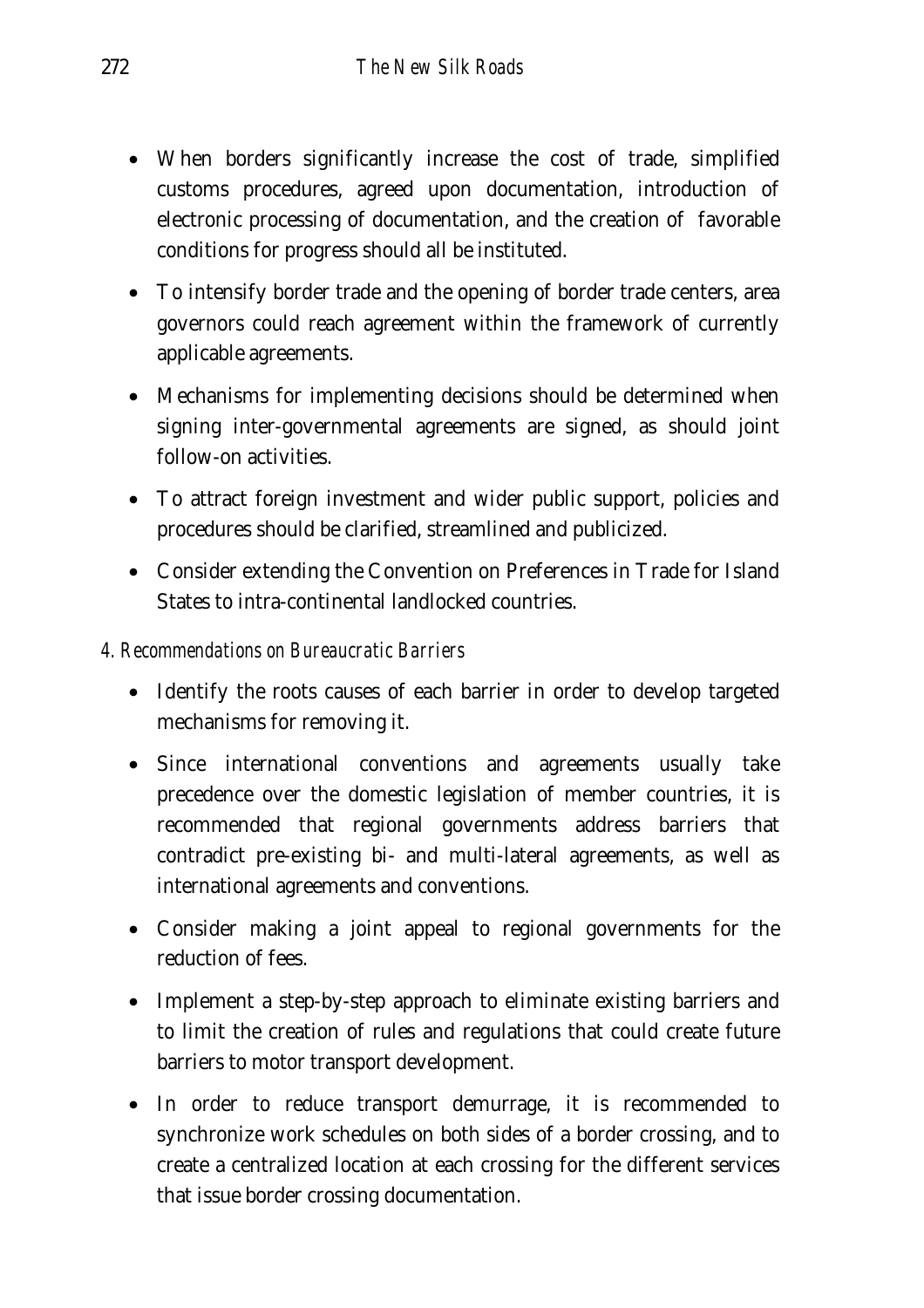The above recommendations should be implemented by:

- Informing organizations responsible for barriers about their unfavorable impact, and demanding either the abolition or amendment of the corresponding laws, rules and instructions. Short- and long-term consequences should be evaluated before making any changes to regulations.
- Creating a position for a single officer to serve border passes at crossings with high volumes of international auto traffic; the officer would be responsible for addressing citizens' complaints about civil servants and could referee disputes on-the-spot. Disputing parties should be able to receive instructions on acts mandatory for immediate decision making and have the right to appeal.
- Establishing joint committees within the frameworks of international agreements to consider every new law, rule or instruction that might influence motor transport. Committee approval would be required prior to document ratification.

# **Conclusions**

Geopolitical factors—the issues of strategic partnership and balance, state preservation and national security—take precedence over such economic factors as trade balances or tariff regimes, when assessing the long-term prospects for the development of foreign economic links. Geopolitical factors are key to selecting integration partners and vectors. Economic considerations influence political relations and foreign economic ties often represent a continuation of geopolitical links.

The geopolitical peculiarities of Greater Central Asia define its geo-economic situation: risky and low-productivity agriculture, lagging economic development and high population density in areas with arable land create conflicts over scarce resources, land and especially water. These conditions can give rise to cycles of instability.

The countries of Greater Central Asia support stability and development in Afghanistan, since regional problems are often re-exported Afghan problems. Afghanistan's development serves the interests of Afghanistan and the rest